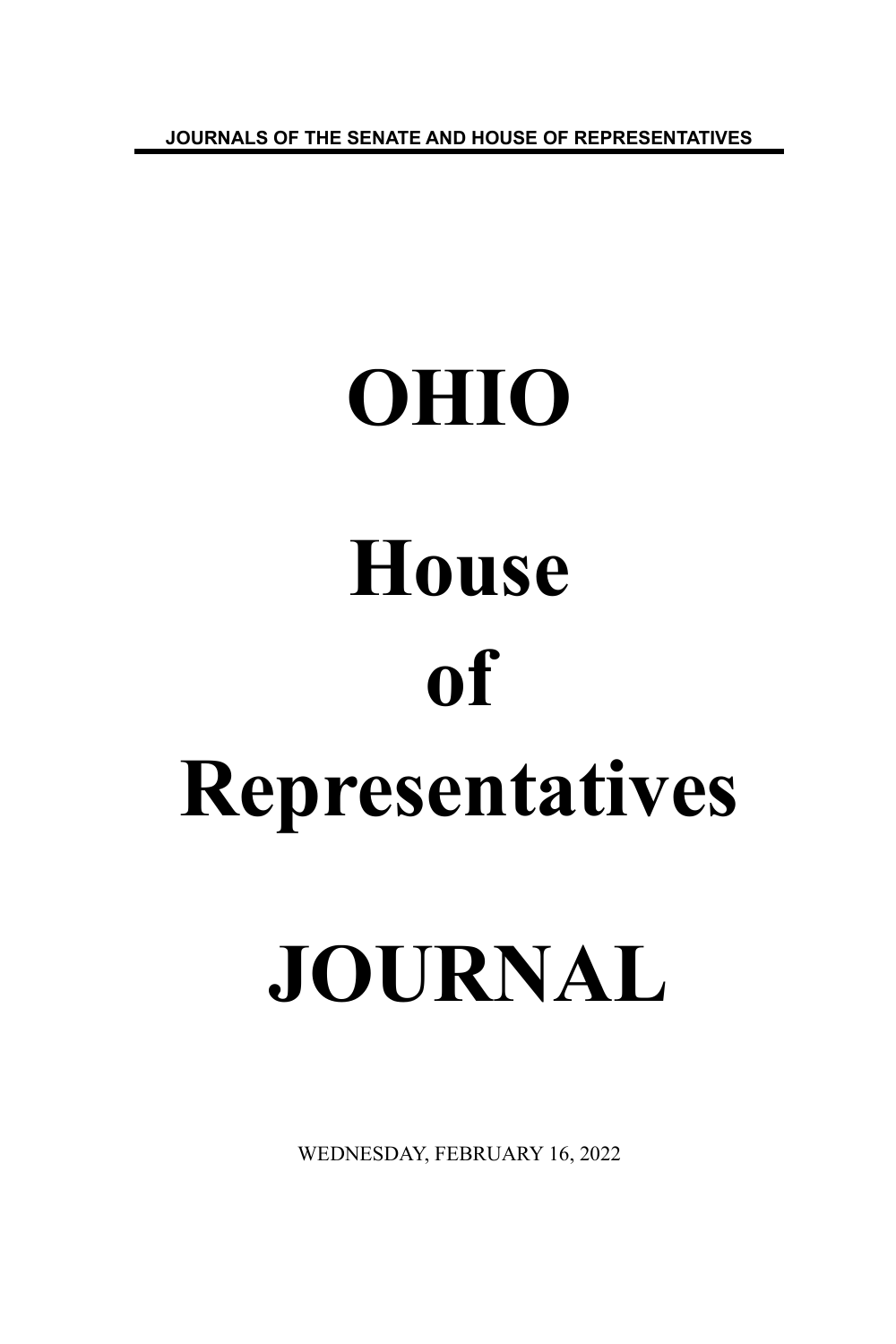#### HOUSE JOURNAL, WEDNESDAY, FEBRUARY 16, 2022 2430

# ONE HUNDRED TWENTY-EIGHTH DAY Hall of the House of Representatives, Columbus, Ohio **Wednesday, February 16, 2022, 9:00 o'clock a.m.**

The House met pursuant to adjournment.

Pursuant to House Rule No. 23, the Clerk called the House to order.

Representative Brinkman was selected to preside under the Rule.

The journal of yesterday was read and approved.

## **REPORTS OF STANDING AND SELECT COMMITTEES AND BILLS FOR SECOND CONSIDERATION**

Representative Lepore-Hagan submitted the following report:

The standing committee on Commerce and Labor to which was referred **H. B. No. 88**-Representative Patton, having had the same under consideration, reports it back and recommends its passage.

RE: REQUIRE LICENSE FOR COMMERCIAL ROOFING CONTRACTORS

Representative Johnson moved to amend the title as follows:

Add the names: "Johnson, Cutrona, Manning"

DICK STEIN MARK JOHNSON JUANITA O. BRENT AL CUTRONA MARK FRAIZER JAMES M. HOOPS GAYLE MANNING BILL ROEMER MONIQUE SMITH

MICHELE LEPORE-HAGAN WILLIS E. BLACKSHEAR, JR.

The report was agreed to.

The bill was ordered to be engrossed and placed on the calendar.

Representative Leland submitted the following report:

The standing committee on Criminal Justice to which was referred **H. B. No. 27**-Representative Patton, having had the same under consideration, reports it back as a substitute bill and recommends its passage.

RE: INCREASE PENALTY FOR FAILING TO SECURE A VEHICLE LOAD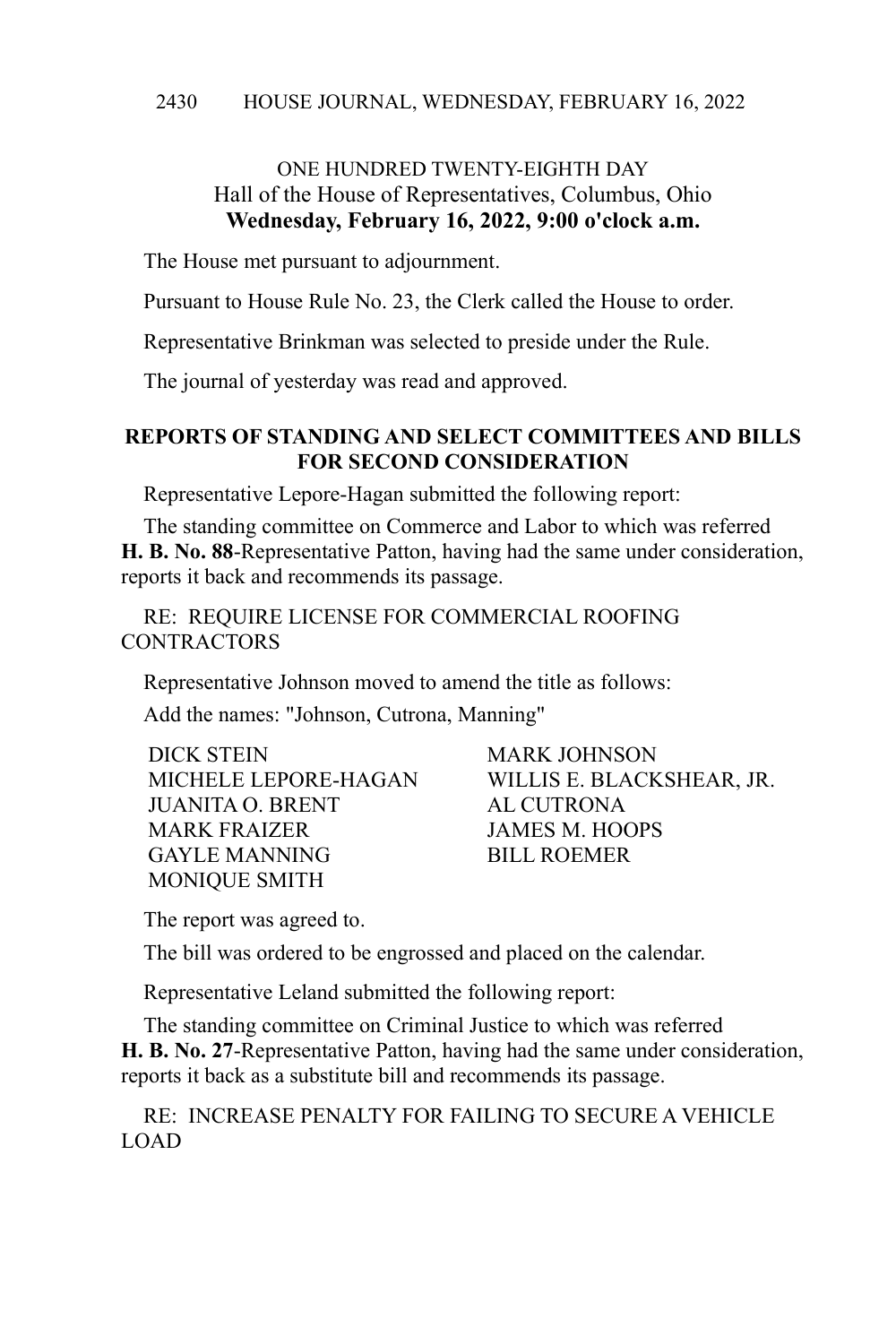Representative LaRe moved to amend the title as follows: Add the name: "Leland"

JEFF LARE D. J. SWEARINGEN DAVID LELAND CINDY ABRAMS WILLIS E. BLACKSHEAR, JR. SEDRICK DENSON TAVIA GALONSKI ADAM C. MILLER PHIL PLUMMER SHARON A. RAY JEAN SCHMIDT BILL SEITZ ANDREA WHITE

The report was agreed to.

The bill was ordered to be engrossed and placed on the calendar.

Representative Weinstein submitted the following report:

The standing committee on Energy and Natural Resources to which was referred **H. B. No. 434**-Representative Stein, et al., having had the same under consideration, reports it back with the following amendment and recommends its passage when so amended.

RE: ENACT ADVANCED NUCLEAR TECHNOLOGY HELPING ENERGIZE MANKIND ACT

Representative Stewart moved to amend as follows:

In line 76, delete "administrative services" and insert "development" In line 298, delete "administrative"

In line 299, delete "services" and insert "development"

The motion was agreed to and the bill so amended.

JASON STEPHENS BRIAN STEWART CASEY WEINSTEIN GARY CLICK DARRELL KICK MIKE LOYCHIK CRAIG S. RIEDEL SCOTT WIGGAM

The following members voted "NO"

SEDRICK DENSON DAVID LELAND

MARY LIGHTBODY MICHAEL J. O'BRIEN

The report was agreed to.

The bill was ordered to be engrossed and placed on the calendar.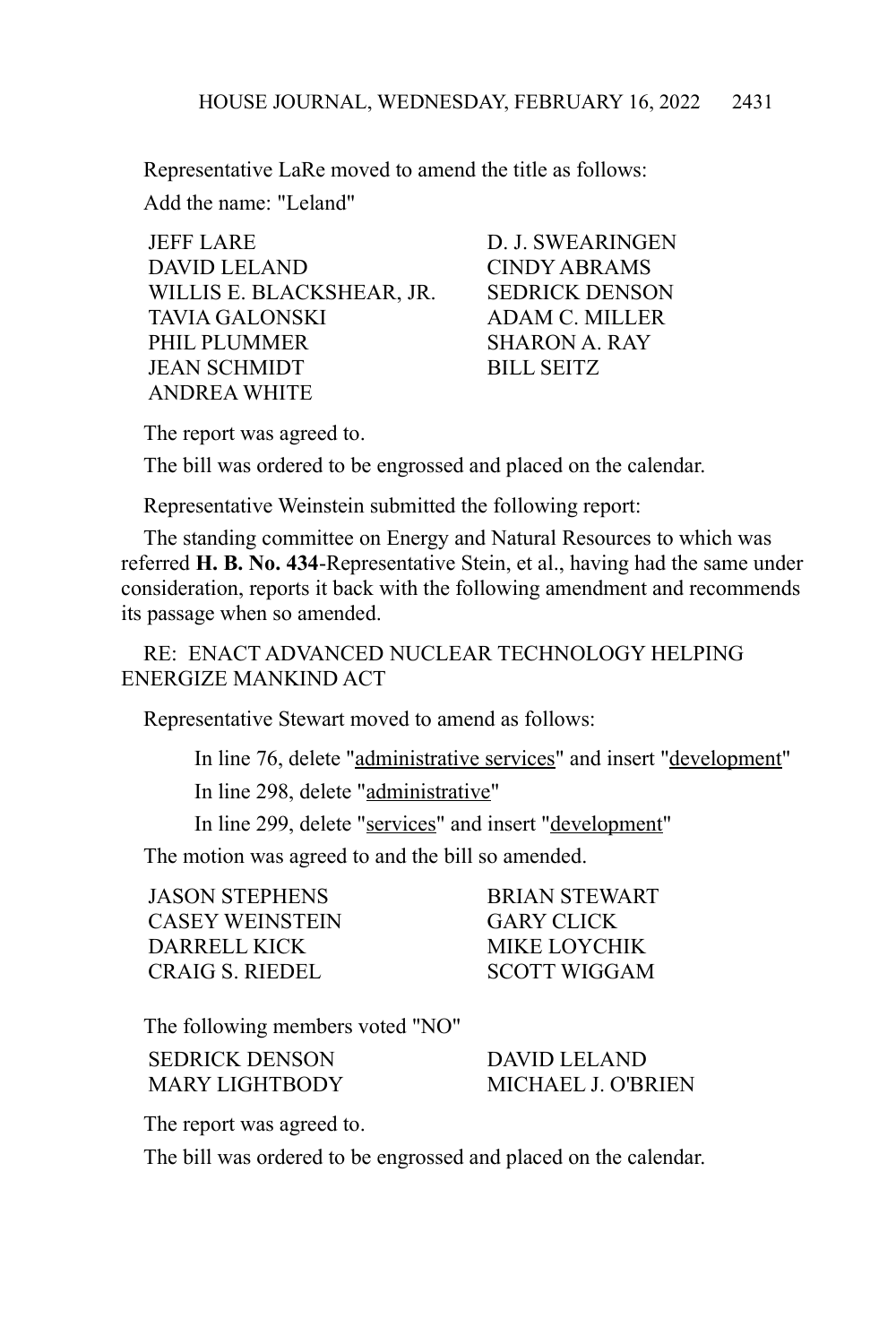Representative Weinstein submitted the following report:

The standing committee on Energy and Natural Resources to which was referred **H. B. No. 430**-Representative Cross, et al., having had the same under consideration, reports it back as a substitute bill and recommends its passage.

RE: REGARDS PROPERTY DEVELOPMENT

JASON STEPHENS BRIAN STEWART CASEY WEINSTEIN GARY CLICK SEDRICK DENSON DARRELL KICK DAVID LELAND MARY LIGHTBODY CRAIG S. RIEDEL SCOTT WIGGAM

MIKE LOYCHIK MICHAEL J. O'BRIEN

The report was agreed to.

The bill was ordered to be engrossed and placed on the calendar.

Representative Liston submitted the following report:

The standing committee on Health to which was referred **H. B. No. 324**- Representatives Click, Lipps, et al., having had the same under consideration, reports it back as a substitute bill and recommends its passage.

# RE: ENACT SHIRLEY AND WILMA'S LAW

Representative Liston moved to amend the title as follows:

Add the name: "Bird"

| <b>P SCOTT LIPPS</b>  |
|-----------------------|
| <b>BETH LISTON</b>    |
| AL CUTRONA            |
| <b>MARY LIGHTBODY</b> |
| PHIL PLUMMER          |
| TERRENCE UPCHURCH     |
| <b>ANDREA WHITE</b>   |
|                       |

**ADAM HOLMES** ADAM C. BIRD TIMOTHY E. GINTER SUSAN MANCHESTER **BRIAN STEWART** THOMAS WEST TOM YOUNG

The following member voted "NO" MICHELE LEPORE-HAGAN

The report was agreed to.

The bill was ordered to be engrossed and placed on the calendar.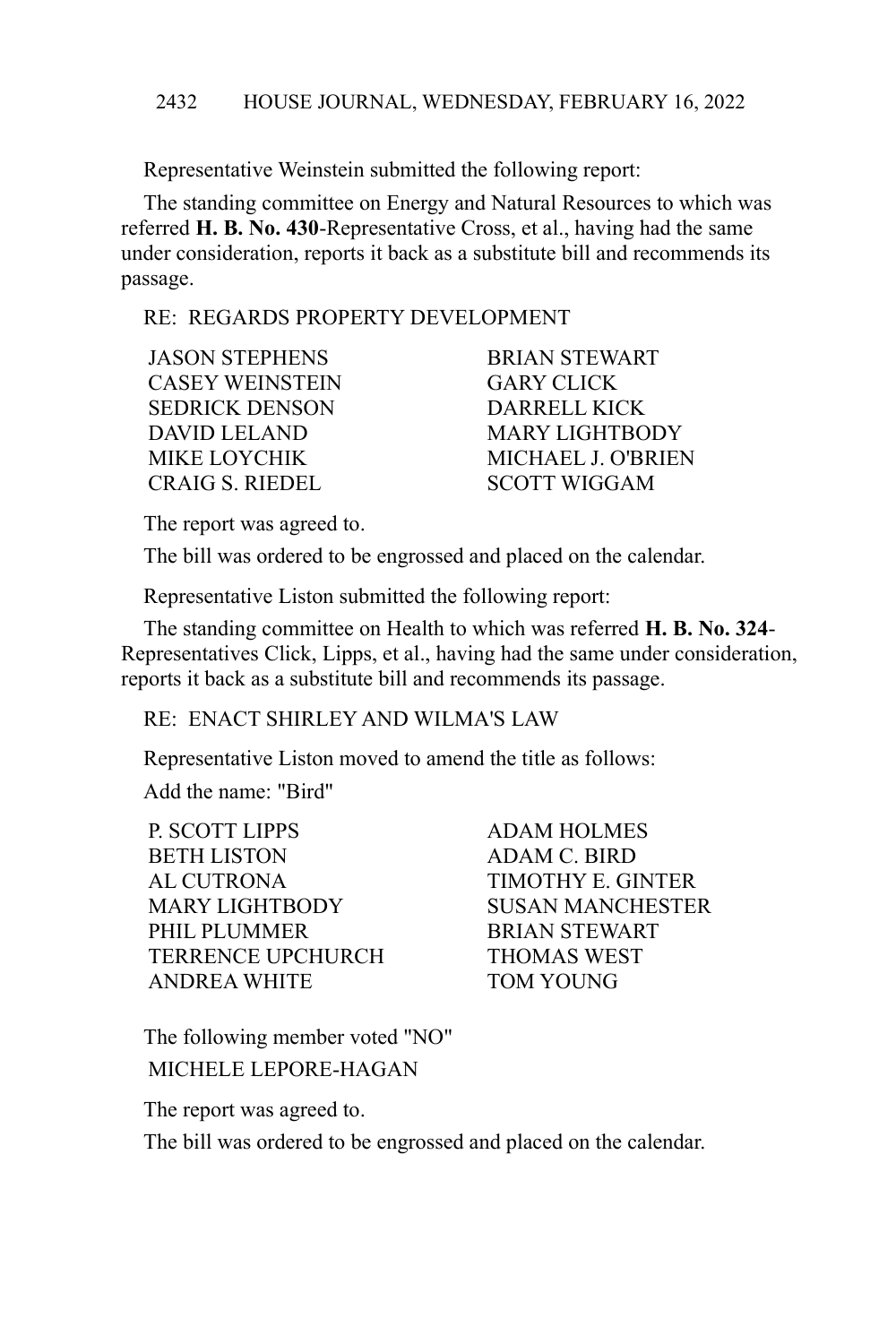Representative Sheehy submitted the following report:

The standing committee on Transportation and Public Safety to which was referred **H. B. No. 516**-Representative Hoops, having had the same under consideration, reports it back and recommends its passage.

RE: DESIGNATE PUTNAM COUNTY VETERANS MEMORIAL **HIGHWAY** 

Representative Hall moved to amend the title as follows:

Add the names: "Baldridge, Sheehy, Brent, Ghanbari, Hall, Johnson, Miller, K., O'Brien, Young, B."

BRIAN BALDRIDGE MICHAEL SHEEHY JUANITA O. BRENT RODNEY CREECH HARAZ N. GHANBARI THOMAS HALL KEVIN D. MILLER JESSICA E. MIRANDA MICHAEL J. O'BRIEN BOB YOUNG

MARK JOHNSON MICHELE LEPORE-HAGAN

The report was agreed to.

The bill was ordered to be engrossed and placed on the calendar.

Representative Sheehy submitted the following report:

The standing committee on Transportation and Public Safety to which was referred **H. B. No. 521**-Representative Hillyer, having had the same under consideration, reports it back and recommends its passage.

RE: DESIGNATE SPECIALIST RONALD GENE JOHNSON MEMORIAL OVERPASS

Representative Hall moved to amend the title as follows:

Add the names: "Baldridge, Sheehy, Brent, Ghanbari, Hall, Johnson, Miller, K., Miranda, O'Brien, Young, B."

BRIAN BALDRIDGE MICHAEL SHEEHY JUANITA O. BRENT RODNEY CREECH HARAZ N. GHANBARI THOMAS HALL KEVIN D. MILLER JESSICA E. MIRANDA MICHAEL J. O'BRIEN BOB YOUNG

MARK JOHNSON MICHELE LEPORE-HAGAN

The report was agreed to.

The bill was ordered to be engrossed and placed on the calendar.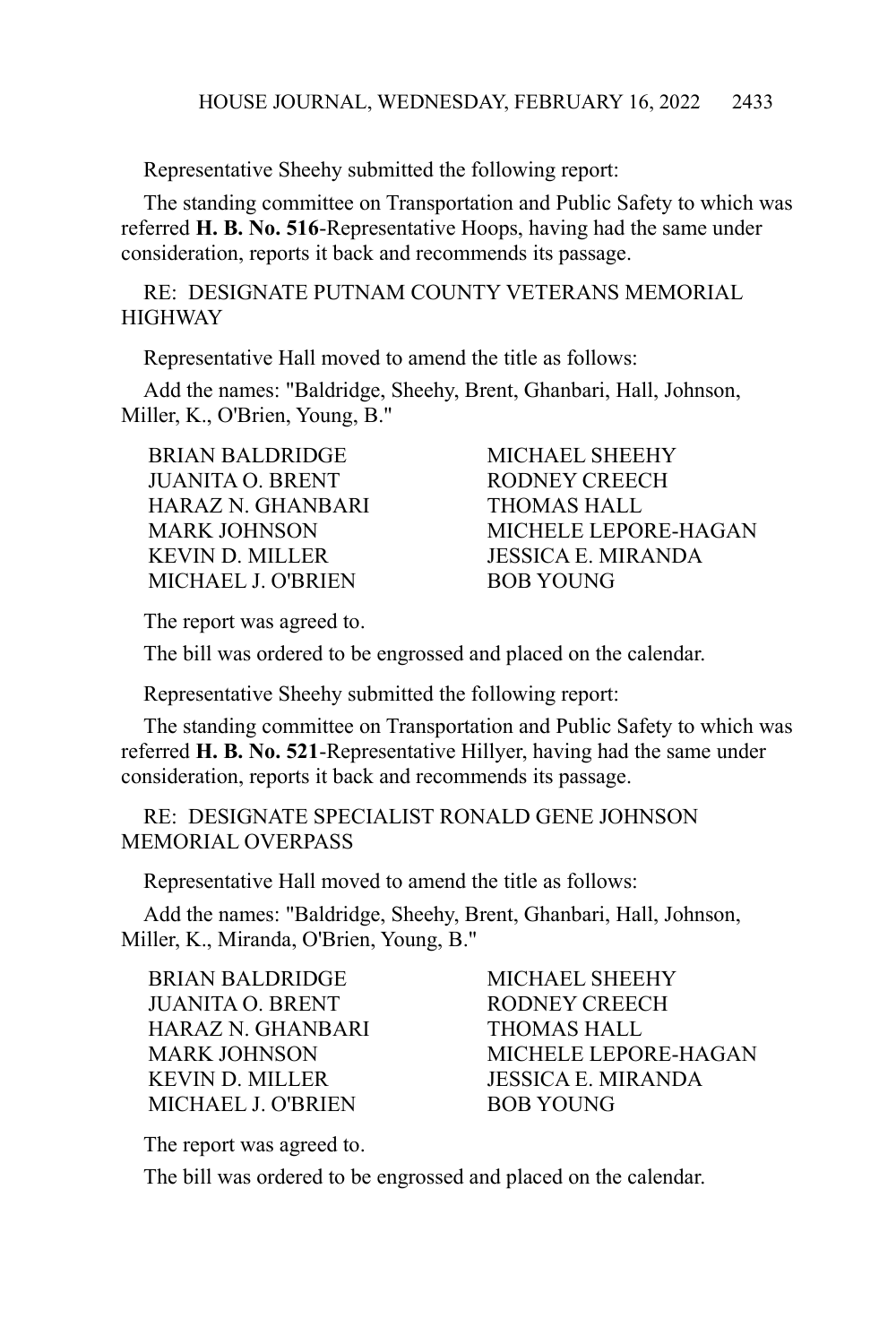# **MOTIONS AND RESOLUTIONS**

Representative Russo reported for the Rules and Reference committee recommending that the following House Resolution be read and approved:

**H. R. No. 186** - **Speaker Cupp, Representatives Russo, Abrams, Baldridge, Bird, Blackshear, Boggs, Boyd, Brent, Brinkman, Brown, Callender, Carfagna, Carruthers, Click, Creech, Cross, Crossman, Cutrona, Dean, Denson, Edwards, Ferguson, Fowler Arthur, Fraizer, Galonski, Ghanbari, Ginter, Grendell, Gross, Hall, Hicks-Hudson, Hillyer, Holmes, Hoops, Humphrey, Ingram, Jarrells, John, Johnson, Jones, Jordan, Kelly, Kick, Koehler, Lampton, Lanese, LaRe, Leland, Lepore-Hagan, Lightbody, Lipps, Liston, Loychik, Manchester, Manning, McClain, Merrin, Miller, A., Miller, J., Miller, K., Miranda, O'Brien, Oelslager, Patton, Pavliga, Plummer, Powell, Ray, Richardson, Riedel, Robinson, Roemer, Schmidt, Seitz, Sheehy, Skindell, Smith, K., Smith, M., Sobecki, Stein, Stephens, Stewart, Stoltzfus, Swearingen, Sweeney, Sykes, Troy, Upchurch, Vitale, Weinstein, West, White, Wiggam, Wilkin, Young, B., Young, T., Zeltwanger**

In memory of William G. Batchelder III.

/s/ROBERT R. CUPP Robert R. Cupp, Chair

Representative Stephens moved that the Rules and Reference committee report on resolutions be agreed to and that the resolution contained therein be brought up for immediate adoption, read in full, and spread upon the pages of the journal.

The motion was agreed to.

The question being on the adoption of the resolution, reading as follows:

**H. R. No. 186**-Speaker Cupp, Representatives Russo, Abrams, Baldridge, Bird, Blackshear, Boggs, Boyd, Brent, Brinkman, Brown, Callender, Carfagna, Carruthers, Click, Creech, Cross, Crossman, Cutrona, Dean, Denson, Edwards, Ferguson, Fowler Arthur, Fraizer, Galonski, Ghanbari, Ginter, Grendell, Gross, Hall, Hicks-Hudson, Hillyer, Holmes, Hoops, Humphrey, Ingram, Jarrells, John, Johnson, Jones, Jordan, Kelly, Kick, Koehler, Lampton, Lanese, LaRe, Leland, Lepore-Hagan, Lightbody, Lipps, Liston, Loychik, Manchester, Manning, McClain, Merrin, Miller, A., Miller, J., Miller, K., Miranda, O'Brien, Oelslager, Patton, Pavliga, Plummer, Powell, Ray, Richardson, Riedel, Robinson, Roemer, Schmidt, Seitz, Sheehy, Skindell, Smith, K., Smith, M., Sobecki, Stein, Stephens, Stewart, Stoltzfus, Swearingen, Sweeney, Sykes, Troy, Upchurch, Vitale,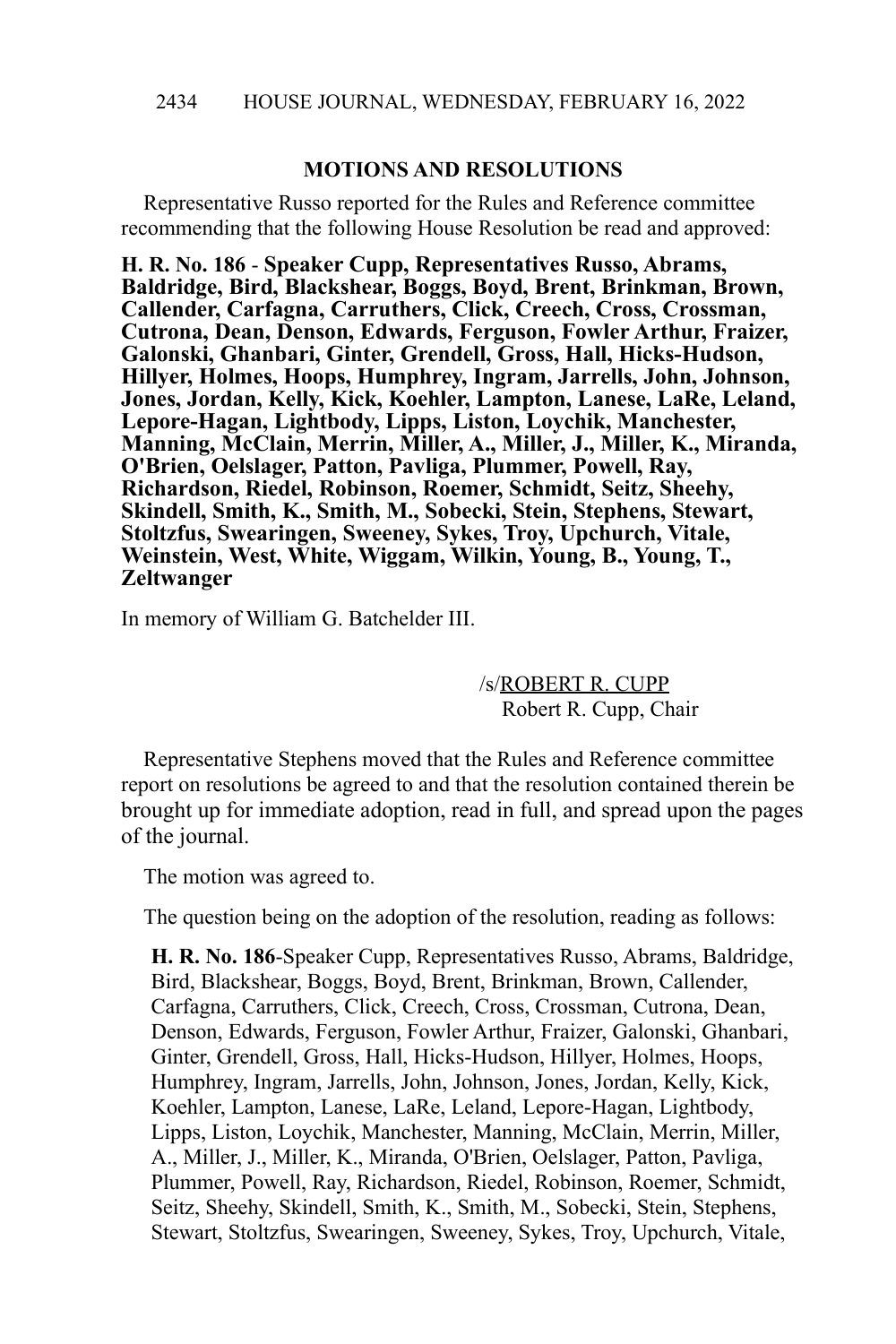Weinstein, West, White, Wiggam, Wilkin, Young, B., Young, T., Zeltwanger.

In memory of William G. Batchelder III.

WHEREAS, The members of the House of Representatives of the 134th General Assembly of Ohio extend our heartfelt condolences to the family and friends of William G. Batchelder III in their bereavement; and

WHEREAS, Bill Batchelder's zealous love of life and his selfless concern for the welfare of others distinguished him as an outstanding human being and as a leading citizen. A proud and tireless public servant, he was a member of the Ohio House of Representatives for more than three decades, attaining the post of Speaker from 2011 through 2014, and his love for Ohio, particularly Medina County, and his sincere desire to serve its people to the best of his ability have shown him to be a truly concerned and responsible individual; and

WHEREAS, Bill Batchelder's numerous endeavors will certainly live beyond him. Also a veteran of the U.S. Army, an attorney in private practice, and a Mason, he was elected as a judge of the Medina County Common Pleas Court and later appointed to the Ninth District Court of Appeals, and he generously gave his energy and abilities in all of his endeavors. Indeed, his absence will be keenly felt; and

WHEREAS, Bill Batchelder always used his talents to the benefit of others, and the laurels of his life stand as a tribute not only to him but also to those he left behind, including his wife of fifty-five years, Alice, his two children, William and Elisabeth, and his eight grandchildren, Eilidh, Sophie, William, James, Eleanor, Matthew, Bethany, and Mary Ruth. Although the void his death has created can never be filled, the legacy of care and commitment he established will surely live on. He will be sorely missed; therefore be it

RESOLVED, That we, the members of the House of Representatives of the 134th General Assembly of Ohio, in adopting this Resolution, offer our sincere condolences over the loss of William G. Batchelder III; and be it further

RESOLVED, That the Clerk of the House of Representatives transmit a duly authenticated copy of this Resolution to the family of William G. Batchelder III.

The resolution was adopted.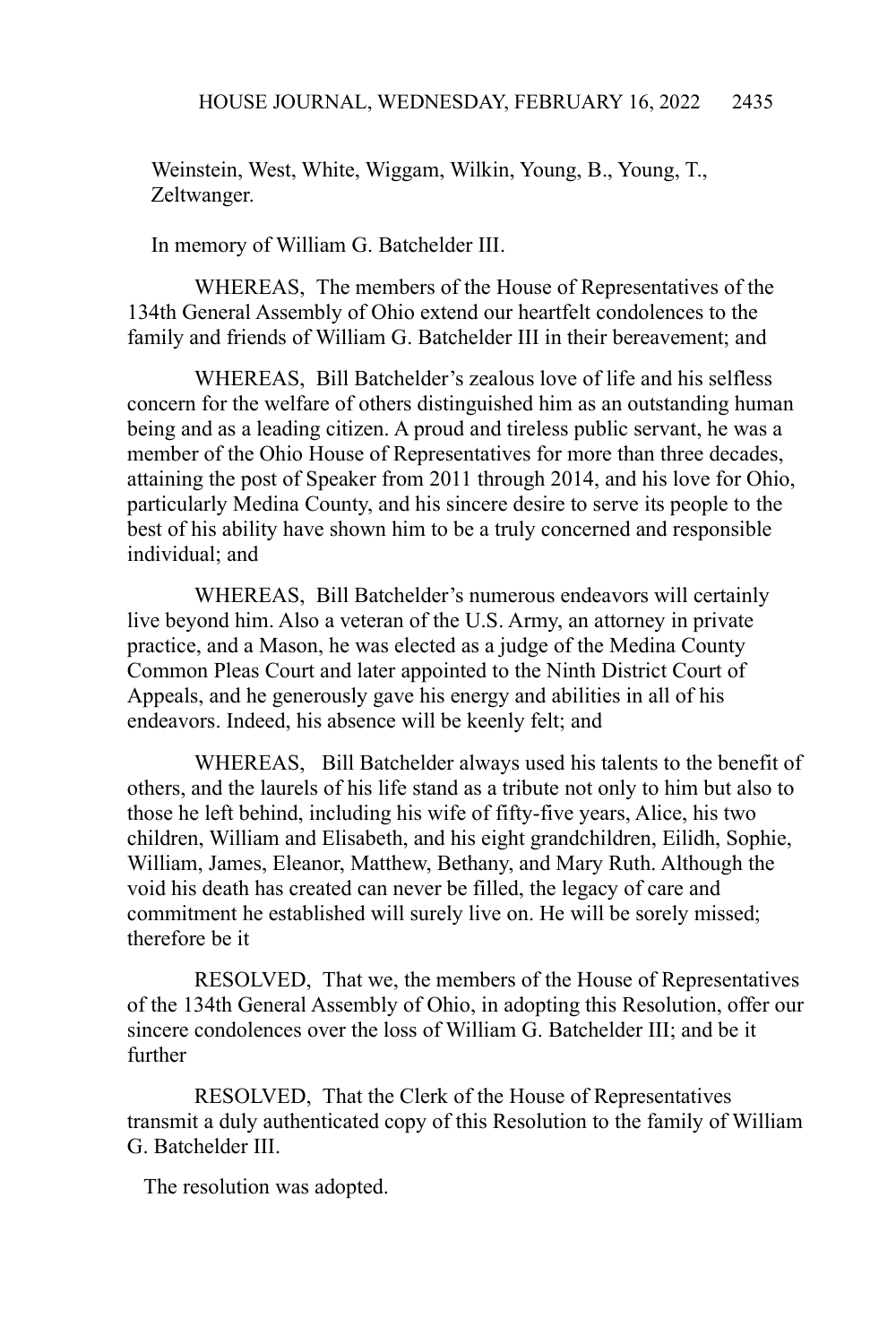#### HOUSE JOURNAL, WEDNESDAY, FEBRUARY 16, 2022 2436

Representative Stephens moved that the House revert to the second order of business, being introduction of bills.

The motion was agreed to.

On motion of Representative Stephens, the House recessed.

The House met pursuant to recess.

Prayer was offered by Representative Click-88th district, followed by the Pledge of Allegiance to the Flag.

The following guests of the House of Representatives were recognized prior to the commencement of business:

Bob and Sandy Kristof, guests of Representative Abrams- 29th district.

Molly Hornberger and Josh Hickmann, guests of Representative Russo- 24th district.

Farm Bureau members from Henry, Williams, and Fulton counties and Tim Brinkman, guests of Representatives Fowler-Arthur- 99th district, and Hoops-81st district.

Bennett Musselman, Cole Clark, and Ryan Writsel, guests of Representatives Johnson- 92nd district, and Stewart- 78th district.

Farm Bureau members from Belmont, Carroll, and Harrison counties, guests of Representative Jones- 95th district.

### **INTRODUCTION OF BILLS**

The following bills were introduced:

**H. B. No. 575 -** Representative Cutrona.

Cosponsors: Representatives Lampton, Sweeney, Upchurch, Jarrells, Cross.

To amend section 3921.19 and to enact sections 3921.102 and 3921.32 of the Revised Code to modernize fraternal benefit society solvency regulation and oversight.

**H. B. No. 576 -** Representatives Boggs, Miller, A.

Cosponsors: Representatives Boyd, Brent, Crossman, Denson, Fowler Arthur, Galonski, Ghanbari, Hoops, Humphrey, Leland, Lepore-Hagan, Lightbody, Miller, J., Miranda, O'Brien, Riedel, Robinson, Russo, Schmidt, Sheehy, Smith, K., Smith, M., Sobecki, Stewart, Upchurch, Weinstein, West, White.

To enact section 5534.962 of the Revised Code to designate a portion of State Route 315 in Franklin County as the "Jesse Owens Memorial Highway."

Said bills were considered the first time.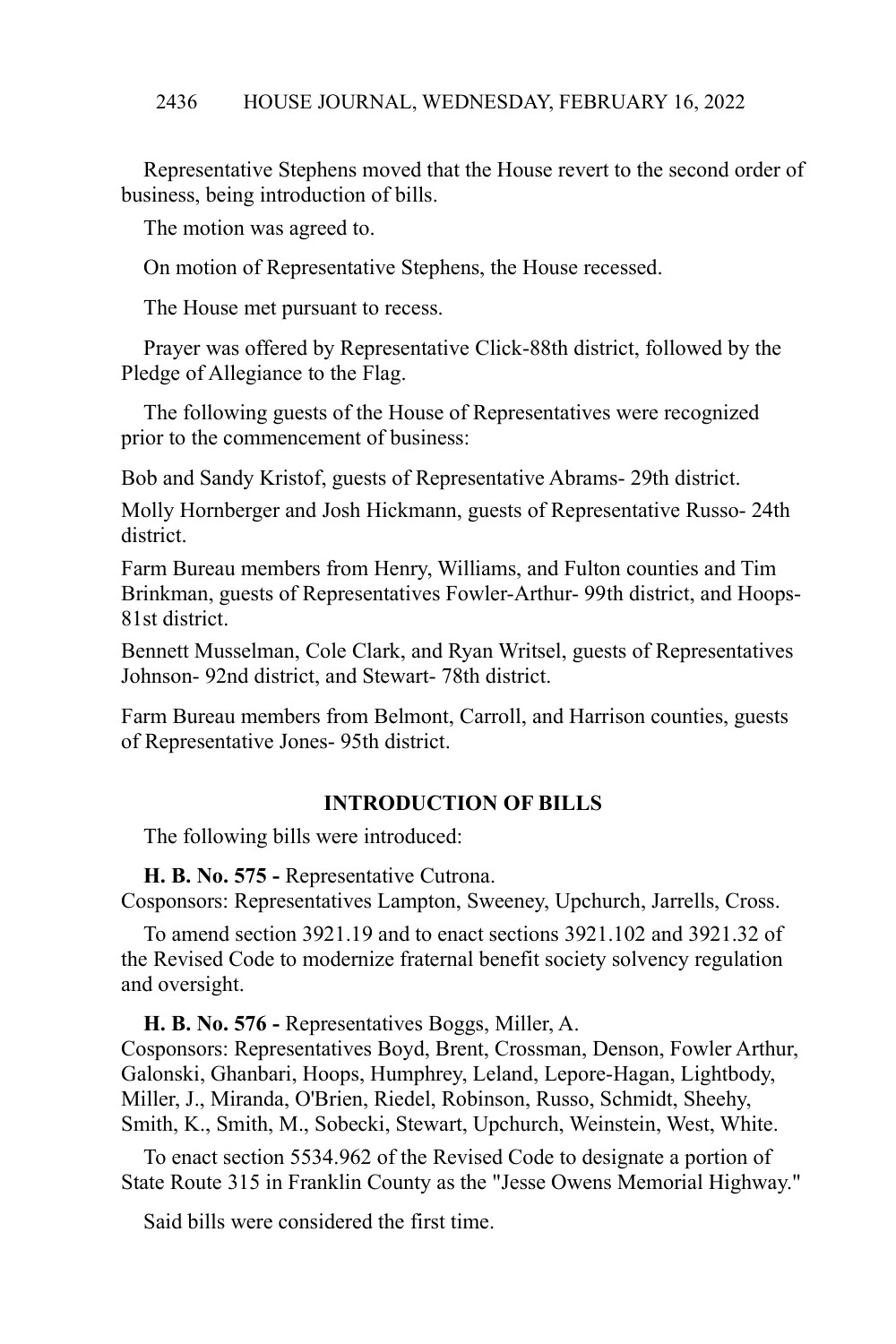# **MOTIONS AND RESOLUTIONS**

Representative Ginter moved that the following resolution be brought up for immediate adoption, read by title only, and spread upon the pages of the journal.

The motion was agreed to.

The question being on the adoption of the resolution, reading as follows:

### **H. R. No. 187**-Speaker Cupp

Relative to the election of Shayla L. Davis to fill the vacancy in the membership of the House of Representatives created by the resignation of Stephanie D. Howse of the 11th House District.

WHEREAS, Section 11 of Article II of the Ohio Constitution provides for the filling of a vacancy in the membership of the House of Representatives by election by the members of the House of Representatives who are affiliated with the same political party as the person last elected to the seat which has become vacant; and

WHEREAS, Stephanie D. Howse of the 11th House District, has resigned as a member of the House of Representatives of the 134th General Assembly effective January 2, 2022, thus creating a vacancy in the House of Representatives; therefore be it

RESOLVED, By the members of the House of Representatives who are affiliated with the Democrat party that Shayla L. Davis, Democrat, having the qualifications set forth in the Ohio Constitution and the laws of Ohio to be a member of the House of Representatives from the 11th House District, is hereby elected, effective February 16, 2022, pursuant to Section 11 of Article II of the Ohio Constitution, as a member of the House of Representatives from the 11th House District, to fill the vacancy created by the unexpired portion of the term of said Stephanie D. Howse ending on December 31, 2022; and be it further

RESOLVED, That a copy of this resolution be spread upon the pages of the Journal of the House of Representatives together with the yeas and nays of the members of the House of Representatives affiliated with the Democrat party voting on the resolution, and that the Clerk of the House of Representatives shall certify the resolution and vote on its adoption to the Secretary of State.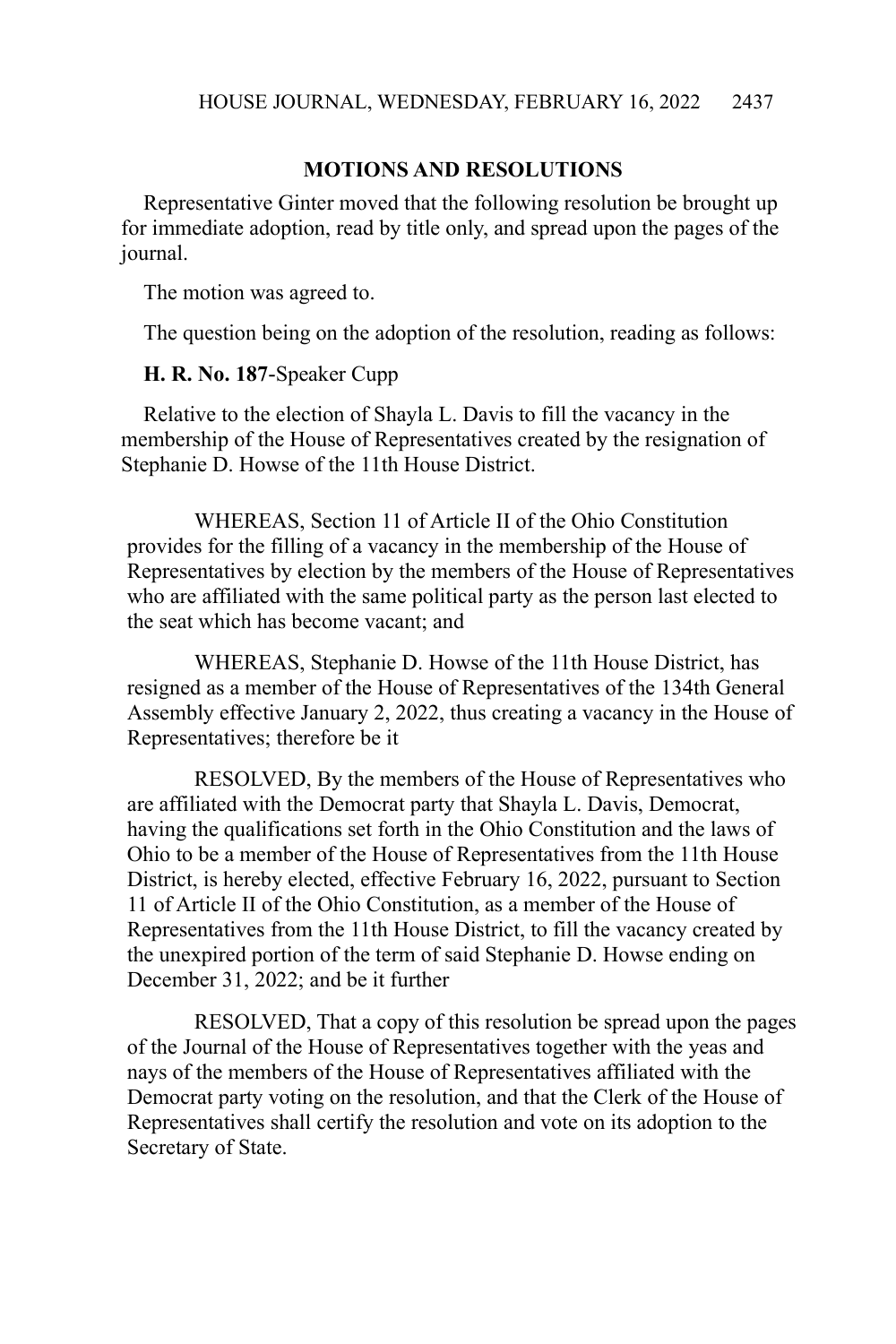The question being, "Shall the resolution be adopted?"

The yeas and nays were taken and resulted – yeas 34, nays 0, as follows:

Those who voted in the affirmative were: Representatives

| Blackshear   | Boggs      | Boyd         | <b>Brent</b> |
|--------------|------------|--------------|--------------|
| <b>Brown</b> | Crossman   | Denson       | Galonski     |
| Hicks-Hudson | Humphrey   | Ingram       | Jarrells     |
| Kelly        | Leland     | Lepore-Hagan | Lightbody    |
| Liston       | Miller, A. | Miller, J.   | Miranda      |
| O'Brien      | Robinson   | Russo        | Sheehy       |
| Skindell     | Smith, K.  | Smith, M.    | Sobecki      |
| Sweeney      | Sykes      | <b>Troy</b>  | Upchurch     |
| Weinstein    |            |              | West-34      |

The resolution was adopted.

#### State of Ohio

#### County of Franklin

I, Shayla L. Davis, do solemnly swear to support the Constitution of the United States and the Constitution of the State of Ohio, and faithfully to discharge and perform all duties incumbent upon me as a member of the Ohio House of Representatives, according to the best of my ability and understanding; and this I do as I shall answer unto God.

> /s/ SHAYLA L. DAVIS Shayla L. Davis

Sworn to and subscribed before me this 16th day of February, 2022.

/s/ ANITA LASTER MAYS Anita Laster Mays Judge 8<sup>th</sup> District Court of Appeals

Ms. Davis was escorted to the bar of the House by Representatives Crossman, Brent, Boyd, Patton, and Abrams, took the oath of office administered by Judge Anita Laster Mays, and entered upon the discharge of her duties.

Representative Ginter moved that the following concurrent resolution be brought up for immediate adoption, read by title only, and spread upon the pages of the journal.

The motion was agreed to.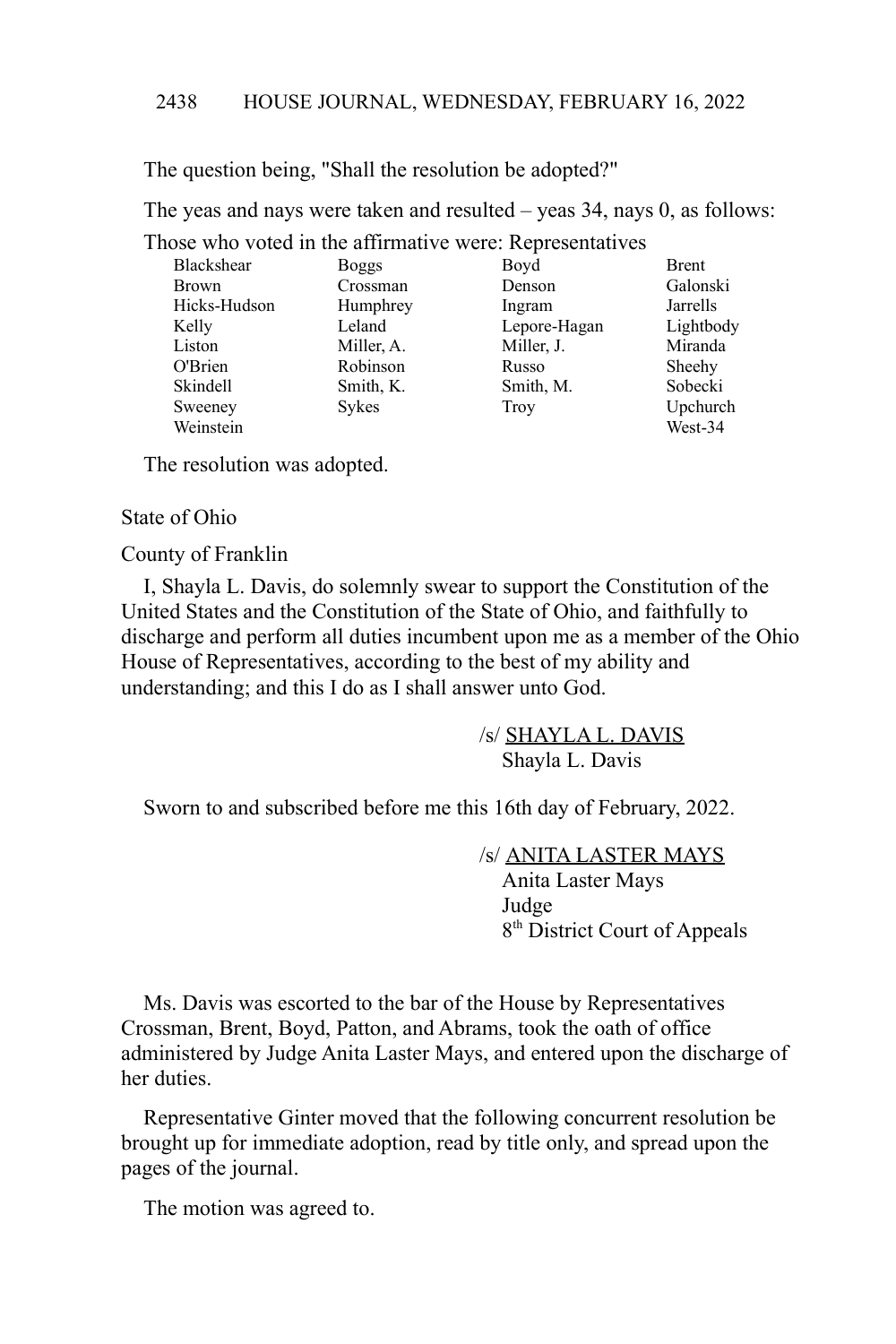The question being on the adoption of the resolution, reading as follows:

**H. C. R. No. 43**-Speaker Cupp, Representative Russo

Authorizing a joint convention of the Ohio General Assembly for the purpose of receiving a message from the Governor and calling for a committee to wait upon the Governor in anticipation of his State of the State Address.

WHEREAS, The members of the 134th General Assembly of Ohio, by adoption of this Resolution, call for a joint convention of the legislature, to be held in the House Chambers of the Ohio Statehouse, March 23, 2022 at 12:00 o'clock p.m.; and

WHEREAS, The Ohio General Assembly annually convenes a joint convention of the House and Senate for the purpose of receiving a message from the Governor as to the State of the State; and

WHEREAS, The members of the 134th General Assembly of Ohio, by adoption of the Resolution, call for a committee of nine on the part of the House of Representatives and eight on the part of the Senate to be appointed to wait upon the Governor in anticipation of his State of the State Address, March 23, 2022 at 12:00 o'clock p.m.; and

WHEREAS, It is a tradition of courtesy for the Ohio General Assembly to appoint a committee to wait upon the Governor; therefore be it

RESOLVED, That we, the members of the 134th General Assembly of Ohio, in adopting this Resolution, authorize a joint convention of the legislature to be held in the House Chambers of the Ohio Statehouse, Columbus, March 23, 2022 at 12:00 o'clock p.m., for the purpose of welcoming the Governor, the Honorable R. Michael DeWine, and receiving his message on the State of the State; and be it further

RESOLVED, That we, the members of the 134th General Assembly of Ohio, in adopting this Resolution, call for a committee of nine on the part of the House of Representatives and eight on the part of the Senate to be appointed to wait upon the Governor; and be it further

RESOLVED, That the rules and customs of the House shall be observed during the use of the House Chambers; and be it further

RESOLVED, That the Clerk of the House of Representatives transmit duly authenticated copies of this Resolution to Governor R. Michael DeWine and to the news media of Ohio.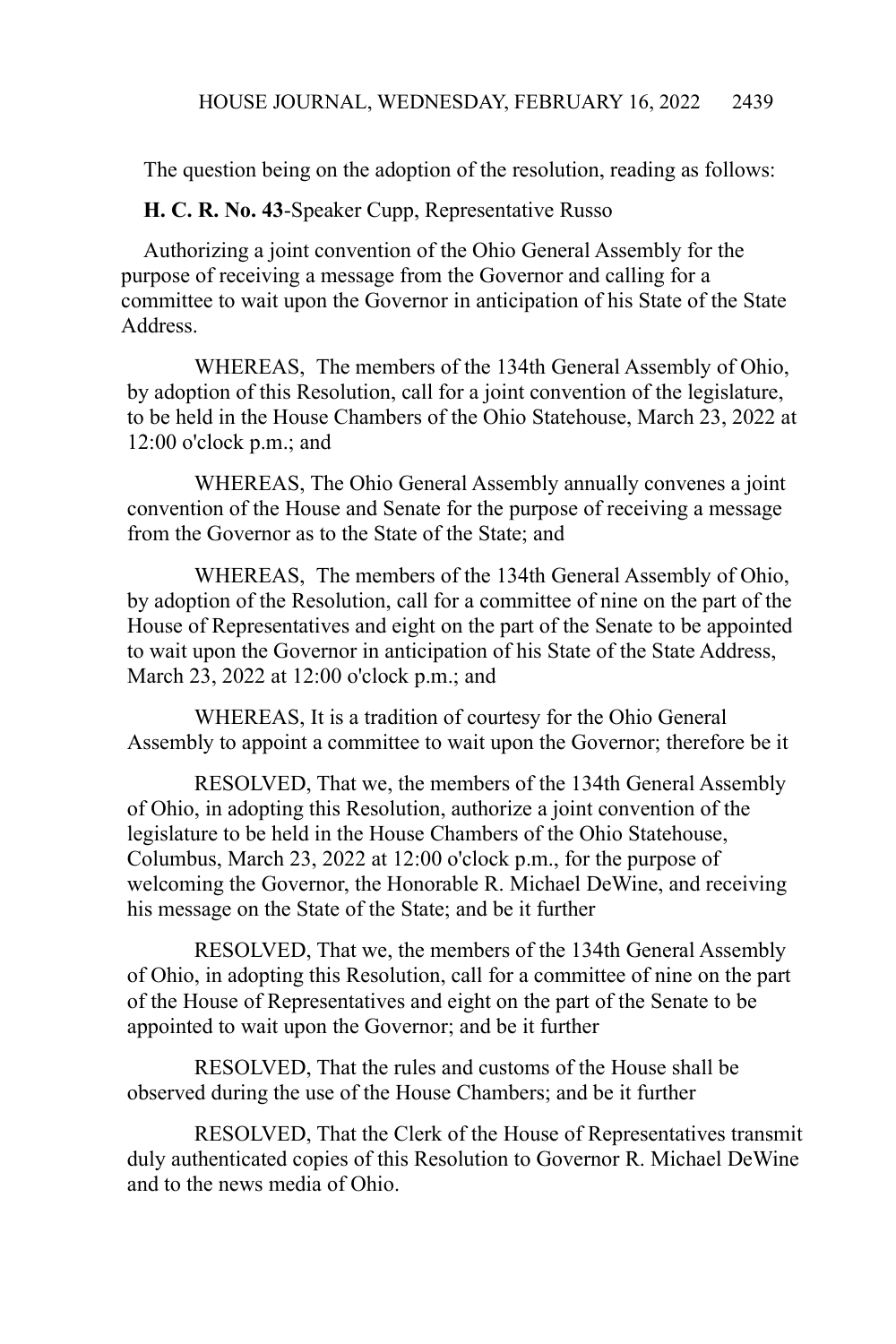The question being, "Shall the concurrent resolution be adopted?"

Those who voted in the affirmative were: Representatives

The yeas and nays were taken and resulted – yeas 99, nays 0, as follows:

| Abrams       | Baldridge  | Bird          | Blackshear      |
|--------------|------------|---------------|-----------------|
| <b>Boggs</b> | Boyd       | <b>Brent</b>  | <b>Brinkman</b> |
| <b>Brown</b> | Callender  | Carfagna      | Carruthers      |
| Click        | Creech     | Cross         | Crossman        |
| Cutrona      | Davis      | Dean          | Denson          |
| Edwards      | Ferguson   | Fowler Arthur | Fraizer         |
| Galonski     | Ghanbari   | Ginter        | Grendell        |
| Gross        | Hall       | Hicks-Hudson  | Hillyer         |
| Holmes       | Hoops      | Humphrey      | Ingram          |
| Jarrells     | John       | Johnson       | Jones           |
| Jordan       | Kelly      | Kick          | Koehler         |
| Lampton      | Lanese     | LaRe          | Leland          |
| Lepore-Hagan | Lightbody  | Lipps         | Liston          |
| Loychik      | Manchester | Manning       | McClain         |
| Merrin       | Miller, A. | Miller, J.    | Miller, K.      |
| Miranda      | O'Brien    | Oelslager     | Patton          |
| Pavliga      | Plummer    | Powell        | Ray             |
| Richardson   | Riedel     | Robinson      | Roemer          |
| Russo        | Schmidt    | Seitz         | Sheehy          |
| Skindell     | Smith, K.  | Smith, M.     | Sobecki         |
| Stein        | Stephens   | Stewart       | Stoltzfus       |
| Swearingen   | Sweeney    | Sykes         | Troy            |
| Upchurch     | Vitale     | Weinstein     | West            |
| White        | Wiggam     | Wilkin        | Young, B.       |
| Young, T.    | Zeltwanger |               | Cupp-99         |

The concurrent resolution was adopted.

#### **BILLS FOR THIRD CONSIDERATION**

**Sub. H. B. No. 109**-Representatives Abrams, Carruthers. Cosponsors: Representatives Johnson, Grendell, Riedel, Gross, Seitz, Kick, Loychik, Ray, Schmidt, John, Hall, Bird, Cross, Richardson, White, Swearingen.

To amend sections 2909.05, 2917.02, 2917.03, 2917.11, 2923.31, and 2929.14 and to enact sections 2307.701, 2903.131, 2917.06, and 2927.121 of the Revised Code to increase penalties for certain assault, vandalism, and riot offenses, to allow peace officers to bring civil suits against persons participating in a riot, and to prohibit bias motivated intimidation of first responders, was taken up for consideration the third time.

The question being, "Shall the bill pass?"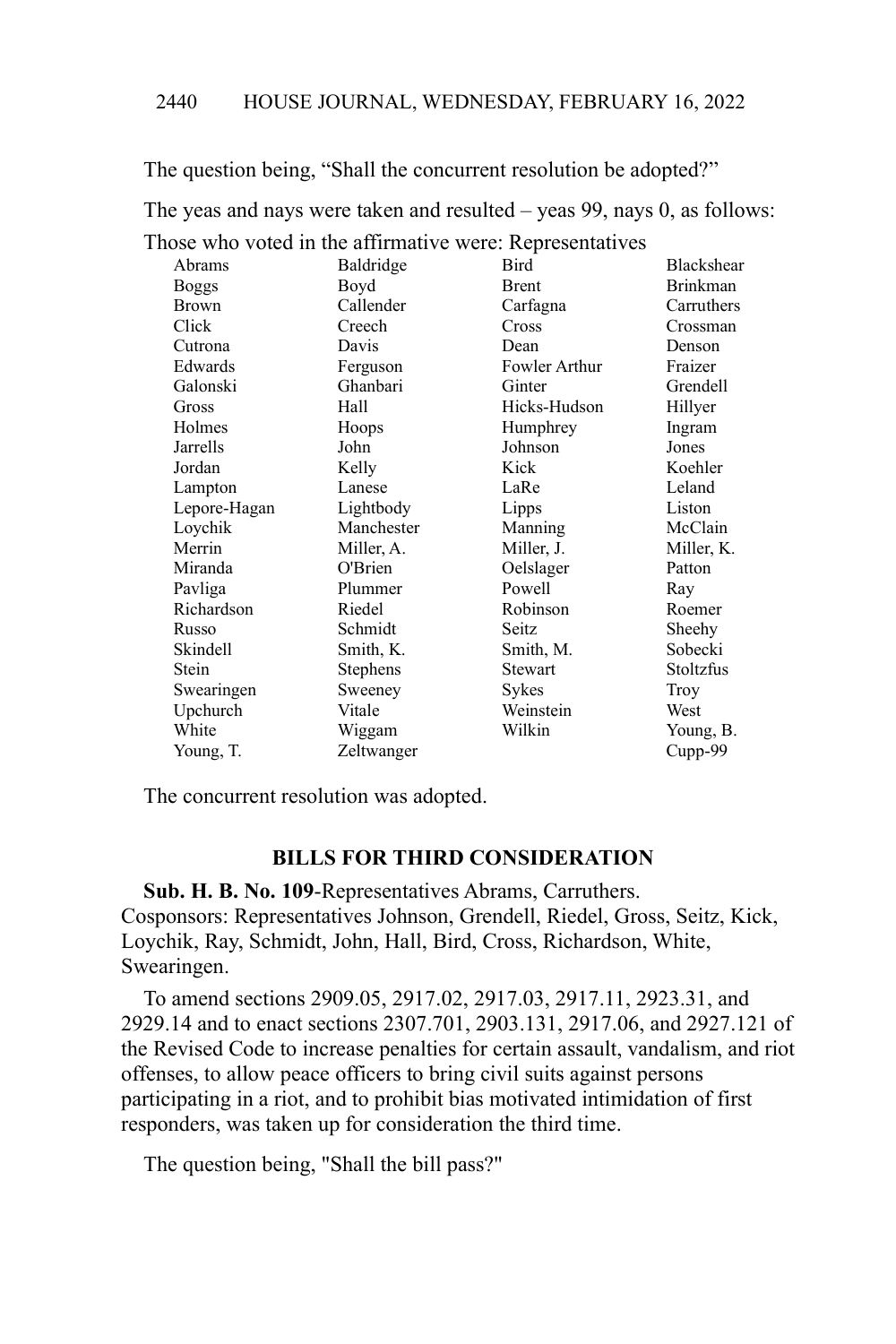The yeas and nays were taken and resulted – yeas 60, nays 35, as follows: Those who voted in the affirmative were: Representatives

| Abrams                                                | Baldridge       | Bird       | <b>Brinkman</b> |
|-------------------------------------------------------|-----------------|------------|-----------------|
| Carfagna                                              | Carruthers      | Click      | Creech          |
| Cross                                                 | Crossman        | Cutrona    | Dean            |
| Edwards                                               | Fowler Arthur   | Fraizer    | Ghanbari        |
| Ginter                                                | Grendell        | Gross      | Hall            |
| Hillyer                                               | Holmes          | Hoops      | John            |
| Johnson                                               | Jones           | Kick       | Koehler         |
| Lampton                                               | Lanese          | LaRe       | Lipps           |
| Loychik                                               | Manchester      | Manning    | McClain         |
| Merrin                                                | Miller, K.      | Oelslager  | Patton          |
| Pavliga                                               | Plummer         | Ray        | Richardson      |
| Riedel                                                | Roemer          | Schmidt    | Seitz           |
| <b>Stein</b>                                          | <b>Stephens</b> | Stoltzfus  | Swearingen      |
| Vitale                                                | White           | Wiggam     | Wilkin          |
| Young, B.                                             | Young, T.       | Zeltwanger | $Cupp-60$       |
| Those who voted in the negative were: Representatives |                 |            |                 |
| <b>Blackshear</b>                                     | <b>Boggs</b>    | Boyd       | <b>Brent</b>    |
| <b>Brown</b>                                          | Callender       | Davis      | Denson          |
| Galonski                                              | Hicks-Hudson    | Humphrey   | Ingram          |
| Jarrells                                              | Kelly           | Leland     | Lepore-Hagan    |
| Lightbody                                             | Liston          | Miller, A. | Miller, J.      |
| Miranda                                               | O'Brien         | Robinson   | Russo           |
| Sheehy                                                | Skindell        | Smith, K.  | Smith, M.       |
| Sobecki                                               | Sweeney         | Sykes      | Troy            |
| Upchurch                                              | Weinstein       |            | West-35         |
|                                                       |                 |            |                 |

The bill passed.

Representative Abrams moved to amend the title as follows:

Add the names: "Baldridge, Click, Creech, Cutrona, Edwards, Ghanbari, Ginter, Holmes, Jones, Koehler, LaRe, Miller, K., Oelslager, Patton, Plummer, Stein, Wiggam, Wilkin, Young, T."

The motion was agreed to and the title so amended.

The title as amended was agreed to.

#### **H. B. No. 325**-Representative Wiggam.

Cosponsors: Representatives Gross, Hall, Riedel, Jordan, Stewart, Seitz, Stoltzfus, Zeltwanger, Abrams, Grendell, Cross, Merrin, Koehler, Edwards, Loychik, Kick, Click, Cutrona, Hoops, Swearingen, LaRe, Powell, Creech, Dean, Holmes, Stephens, Bird, Ginter, Brinkman, McClain, Manchester, Jones, Carruthers, Schmidt, Vitale, Pavliga, Johnson, Lampton, Ferguson, Householder, Carfagna, Richardson, Wilkin, Baldridge, John, Plummer, **White** 

To amend section 3761.16 and to enact section 5502.411 of the Revised Code regarding a political subdivision's emergency powers when suppressing a riot, mob, or potential riot or mob and the preservation of rights regarding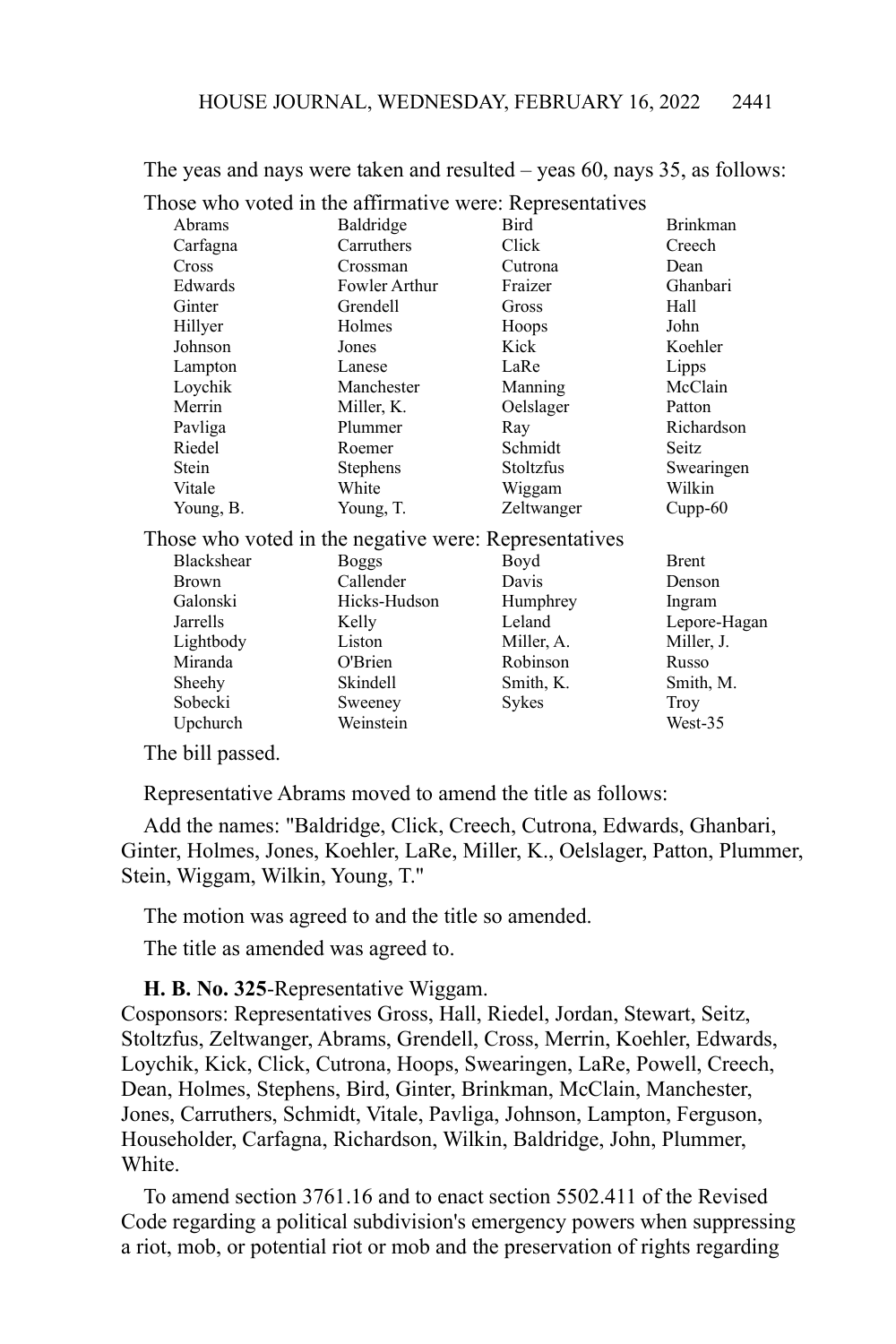firearms during an emergency, was taken up for consideration the third time.

The question being, "Shall the bill pass?"

Representative Miranda moved to amend, amendment 2624, as follows:

In line 1 of the title, delete "amend section 3761.16 and to"

In line 2 of the title, delete "a"

Delete lines 3 through 5 of the title

In line 6 of the title, delete "firearms" and insert "extending a concealed handgun license"

In line 7, delete "section 3761.16 be amended and"

Delete lines 9 through 18

In line 20, delete ""Ammunition" has the same meaning as in section"

Delete line 21

In line 22, delete  $"(2)"$ 

In line 25, delete " $(3)$ " and insert " $(2)$ "

Delete lines 27 through 107

In line 108, delete " $(D)(1)$ " and insert " $(B)(1)$ "

In line 125, delete " $(D)(1)$ " and insert " $(B)(1)$ "

Delete lines 142 through 206

The question being, "Shall the motion to amend be agreed to?"

The yeas and nays were taken and resulted – yeas 35, nays 62, as follows:

Those who voted in the affirmative were: Representatives

| <b>Blackshear</b> | <b>Boggs</b>                                          | Boyd          | <b>Brent</b>    |
|-------------------|-------------------------------------------------------|---------------|-----------------|
| <b>Brown</b>      | Crossman                                              | Davis         | Denson          |
| Galonski          | Hicks-Hudson                                          | Humphrey      | Ingram          |
| Jarrells          | Kelly                                                 | Leland        | Lepore-Hagan    |
| Lightbody         | Liston                                                | Miller, A.    | Miller, J.      |
| Miranda           | O'Brien                                               | Robinson      | Russo           |
| Sheehy            | Skindell                                              | Smith, K.     | Smith, M.       |
| Sobecki           | Sweeney                                               | Sykes         | Troy            |
| Upchurch          | Weinstein                                             |               | West-35         |
|                   | Those who voted in the negative were: Representatives |               |                 |
| <b>A</b> brams    | Baldridge                                             | <b>Bird</b>   | <b>Brinkman</b> |
| Callender         | Carfagna                                              | Carruthers    | Click           |
| Creech            | Cross                                                 | Cutrona       | Dean            |
| Edwards           | Ferguson                                              | Fowler Arthur | Fraizer         |
| Ghanbari          | Ginter                                                | Grendell      | Gross           |
| Hall              | Hillyer                                               | Holmes        | Hoops           |
| John              | Johnson                                               | Jones         | Jordan          |
| Kick              | Koehler                                               | Lampton       | Lanese          |
| LaRe              | Lipps                                                 | Loychik       | Manchester      |
| Manning           | McClain                                               | Merrin        | Miller, K.      |
|                   |                                                       |               |                 |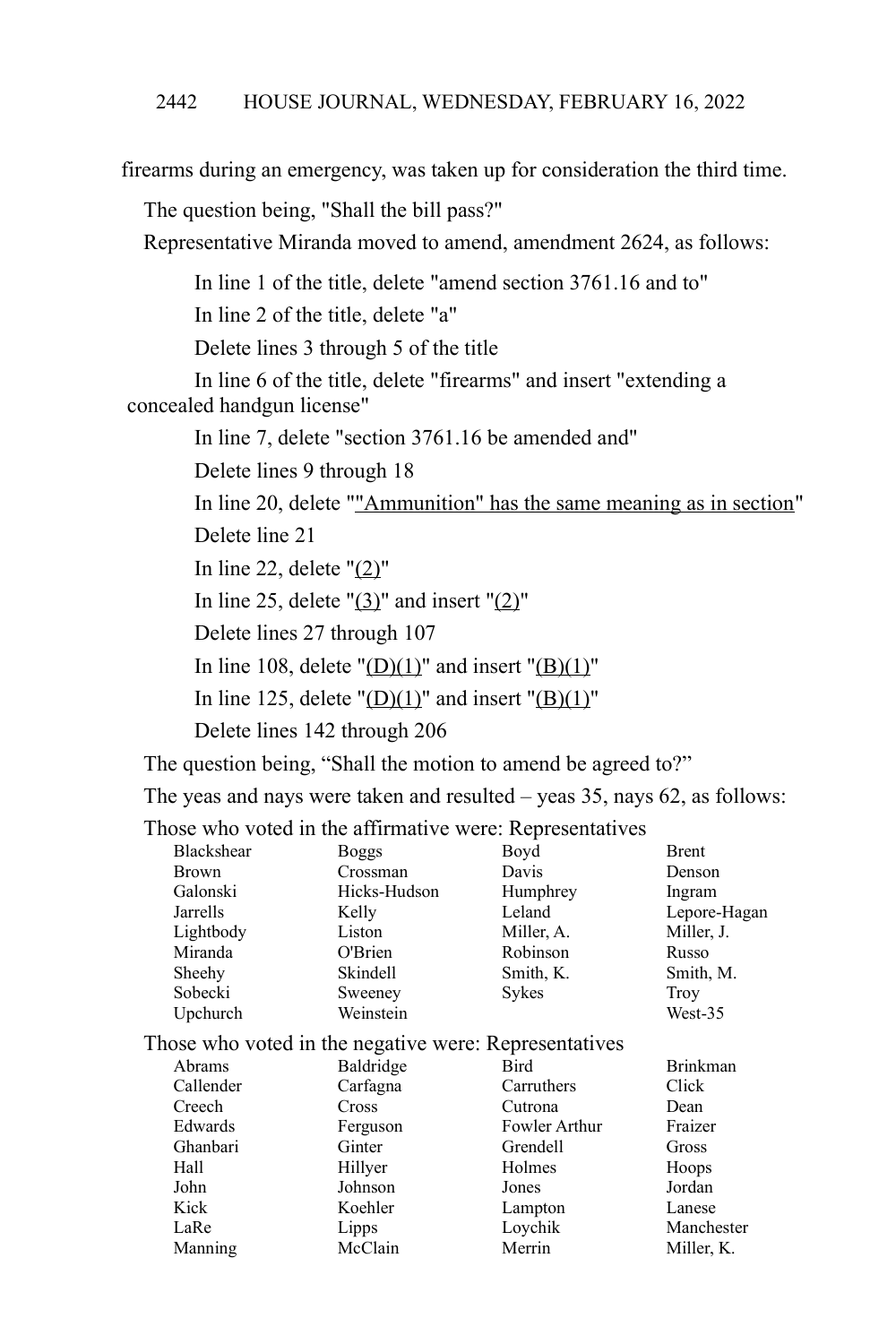| Oelslager  | Pavliga    | Plummer         | Ray       |
|------------|------------|-----------------|-----------|
| Richardson | Riedel     | Roemer          | Schmidt   |
| Seitz      | Stein      | <b>Stephens</b> | Stewart   |
| Stoltzfus  | Swearingen | Vitale          | White     |
| Wiggam     | Wilkin     | Young, B.       | Young, T. |
| Zeltwanger |            |                 | $Cupp-62$ |

The motion to amend was not agreed to.

The question recurring, "Shall the bill pass?"

The yeas and nays were taken and resulted – yeas 64, nays 35, as follows:

Those who voted in the affirmative were: Representatives

| Abrams                                                | Baldridge    | Bird          | <b>Brinkman</b> |  |  |
|-------------------------------------------------------|--------------|---------------|-----------------|--|--|
| Callender                                             | Carfagna     | Carruthers    | Click           |  |  |
| Creech                                                | Cross        | Cutrona       | Dean            |  |  |
| Edwards                                               | Ferguson     | Fowler Arthur | Fraizer         |  |  |
| Ghanbari                                              | Ginter       | Grendell      | Gross           |  |  |
| Hall                                                  | Hillyer      | Holmes        | Hoops           |  |  |
| John                                                  | Johnson      | Jones         | Jordan          |  |  |
| Kick                                                  | Koehler      | Lampton       | Lanese          |  |  |
| LaRe                                                  | Lipps        | Loychik       | Manchester      |  |  |
| Manning                                               | McClain      | Merrin        | Miller, K.      |  |  |
| Oelslager                                             | Patton       | Pavliga       | Plummer         |  |  |
| Powell                                                | Ray          | Richardson    | Riedel          |  |  |
| Roemer                                                | Schmidt      | Seitz         | Stein           |  |  |
| <b>Stephens</b>                                       | Stewart      | Stoltzfus     | Swearingen      |  |  |
| Vitale                                                | White        | Wiggam        | Wilkin          |  |  |
| Young, B.                                             | Young, T.    | Zeltwanger    | $Cupp-64$       |  |  |
| Those who voted in the negative were: Representatives |              |               |                 |  |  |
| <b>Blackshear</b>                                     | <b>Boggs</b> | Boyd          | <b>Brent</b>    |  |  |
| Brown                                                 | Crossman     | Davis         | Denson          |  |  |

| <b>Brown</b> | Crossman     | Davis        | Denson       |
|--------------|--------------|--------------|--------------|
| Galonski     | Hicks-Hudson | Humphrey     | Ingram       |
| Jarrells     | Kelly        | Leland       | Lepore-Hagan |
| Lightbody    | Liston       | Miller, A.   | Miller, J.   |
| Miranda      | O'Brien      | Robinson     | Russo        |
| Sheehy       | Skindell     | Smith, K.    | Smith, M.    |
| Sobecki      | Sweeney      | <b>Sykes</b> | <b>Troy</b>  |
| Upchurch     | Weinstein    |              | West-35      |
|              |              |              |              |

The bill passed.

Representative Wiggam moved to amend the title as follows:

Add the names: "Callender, Fowler Arthur, Fraizer, Ghanbari, Hillyer, Miller, K., Stein, Young, B., Speaker Cupp."

The motion was agreed to and the title so amended.

The title as amended was agreed to.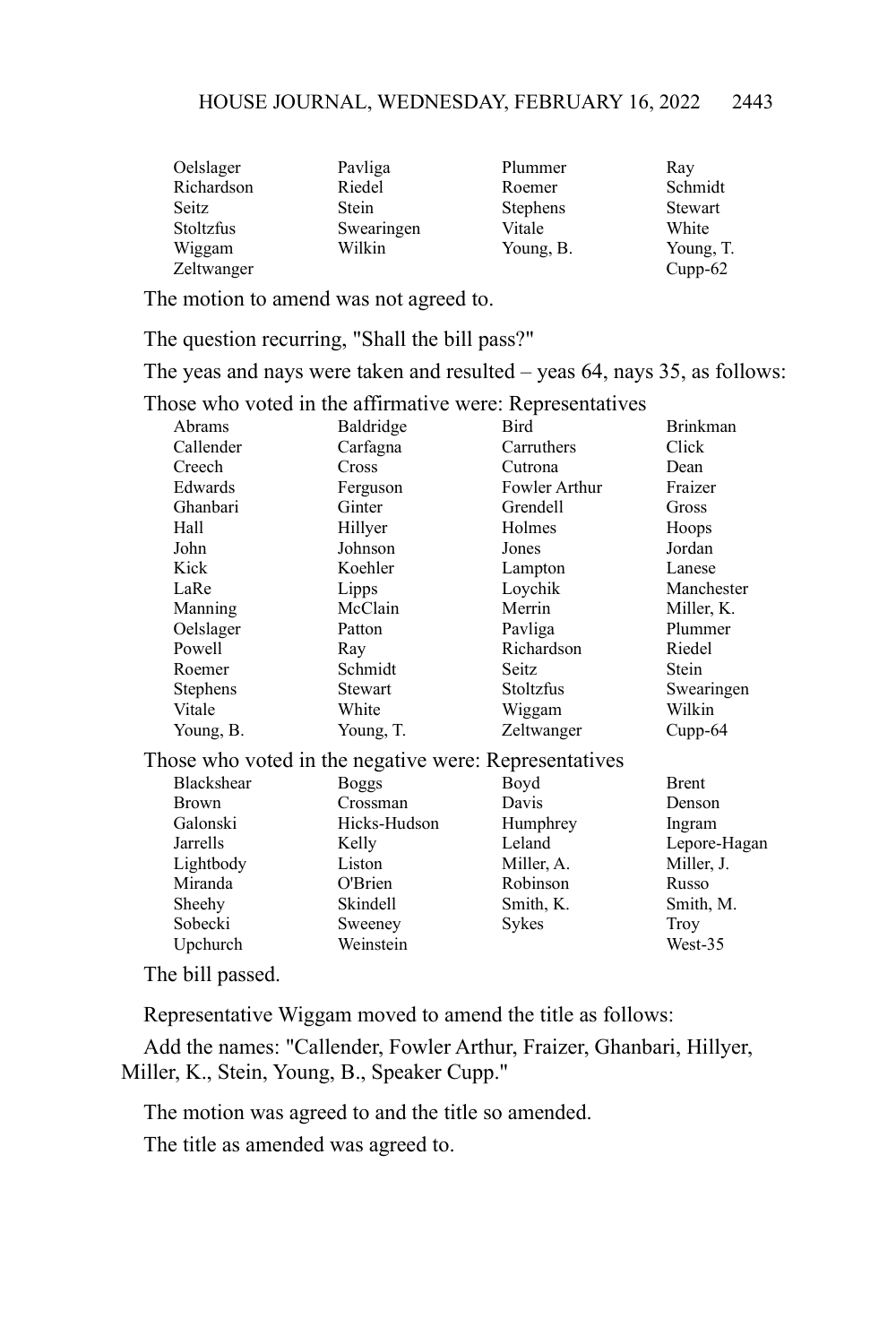**Sub. H. B. No. 376**-Representatives Carfagna, Hall.

Cosponsors: Representatives Click, Plummer, Schmidt, Lanese, White, Stewart, Carruthers, Ginter.

To amend section 1345.51 and to enact sections 1355.01, 1355.02, 1355.03, 1355.04, 1355.05, 1355.06, 1355.07, 1355.08, 1355.09, 1355.10, and 1355.11 of the Revised Code to enact the Ohio Personal Privacy Act, was taken up for consideration the third time.

The question being, "Shall the bill pass?"

Representative Ginter moved that **Sub. H. B. No. 376-**Representatives Carfagna, Hall, et al., be informally passed and retain its place on the calendar.

The motion was agreed to without objection.

**Sub. H. B. No. 405**-Representatives Stewart, Johnson.

To amend section 339.02 of the Revised Code to clarify the nature of the appointing authority for boards of county hospital trustees and to allow additional members on the board of a charter county hospital, was taken up for consideration the third time.

The question being, "Shall the bill pass?"

The yeas and nays were taken and resulted – yeas 98, nays 1, as follows:

Those who voted in the affirmative were: Representatives

| Abrams       | Baldridge  | Bird          | <b>Blackshear</b> |
|--------------|------------|---------------|-------------------|
| Boggs        | Boyd       | <b>Brent</b>  | <b>Brinkman</b>   |
| <b>Brown</b> | Callender  | Carfagna      | Carruthers        |
| Click        | Creech     | Cross         | Crossman          |
| Cutrona      | Davis      | Dean          | Denson            |
| Edwards      | Ferguson   | Fowler Arthur | Fraizer           |
| Galonski     | Ghanbari   | Ginter        | Grendell          |
| Gross        | Hall       | Hicks-Hudson  | Hillyer           |
| Holmes       | Hoops      | Humphrey      | Ingram            |
| Jarrells     | John       | Johnson       | Jones             |
| Jordan       | Kelly      | Kick          | Koehler           |
| Lampton      | Lanese     | LaRe          | Leland            |
| Lepore-Hagan | Lightbody  | Lipps         | Liston            |
| Loychik      | Manchester | Manning       | McClain           |
| Merrin       | Miller, A. | Miller, J.    | Miller, K.        |
| Miranda      | O'Brien    | Oelslager     | Patton            |
| Pavliga      | Plummer    | Powell        | Ray               |
| Richardson   | Riedel     | Robinson      | Roemer            |
| Russo        | Schmidt    | Seitz         | Sheehy            |
| Skindell     | Smith, K.  | Smith, M.     | Sobecki           |
| Stein        | Stephens   | Stewart       | Stoltzfus         |
| Swearingen   | Sweeney    | Sykes         | Troy              |
| Upchurch     | Weinstein  | West          | White             |
| Wiggam       | Wilkin     | Young, B.     | Young, T.         |
| Zeltwanger   |            |               | Cupp-98           |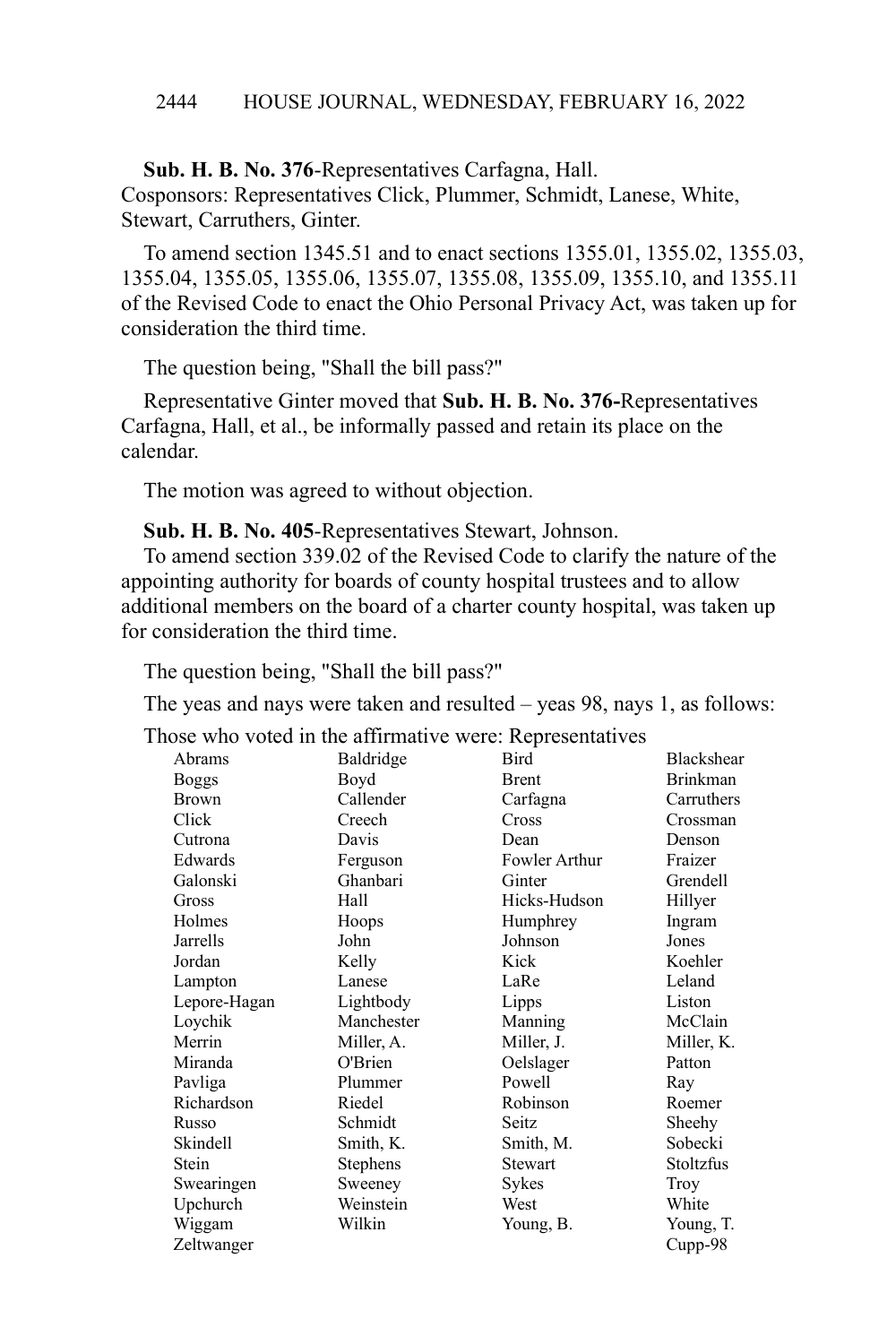Representative Vitale voted in the negative-1.

The bill passed.

Representative Stewart moved to amend the title as follows:

Add the names: "Baldridge, Boyd, Brent, Crossman, Davis, Denson, Fraizer, Galonski, Ginter, Hillyer, Lanese, Lepore-Hagan, Lightbody, Miller, A., Miller, J., Patton, Skindell, Smith, M., Sobecki, Sweeney, Sykes, Upchurch."

The motion was agreed to and the title so amended.

The title as amended was agreed to.

**Am. H. B. No. 427**-Representatives White, Manchester. Cosponsors: Representatives Plummer, LaRe, Carfagna, Loychik, Young, T., Click, Koehler, Schmidt, John, Lanese, Riedel, Bird, Manning, Holmes, Johnson, Fowler Arthur, Richardson, Cutrona, Gross, Troy, Miller, A.

To amend sections 2905.32 and 2907.21 of the Revised Code to prohibit the use of a controlled substance or manipulation of controlled substance addiction as a method of human trafficking or to compel prostitution, was taken up for consideration the third time.

The question being, "Shall the bill pass?"

The yeas and nays were taken and resulted – yeas 98, nays 0, as follows:

Those who voted in the affirmative were: Representatives

| Abrams          | Baldridge  | Bird          | Blackshear |
|-----------------|------------|---------------|------------|
| <b>Boggs</b>    | Boyd       | <b>Brent</b>  | Brinkman   |
| <b>Brown</b>    | Callender  | Carfagna      | Carruthers |
| Click           | Creech     | Cross         | Crossman   |
| Cutrona         | Davis      | Dean          | Denson     |
| Edwards         | Ferguson   | Fowler Arthur | Fraizer    |
| Galonski        | Ghanbari   | Ginter        | Grendell   |
| Gross           | Hall       | Hicks-Hudson  | Hillyer    |
| Holmes          | Hoops      | Humphrey      | Ingram     |
| Jarrells        | John       | Johnson       | Jones      |
| Jordan          | Kelly      | Kick          | Koehler    |
| Lampton         | Lanese     | LaRe          | Leland     |
| Lightbody       | Lipps      | Liston        | Loychik    |
| Manchester      | Manning    | McClain       | Merrin     |
| Miller, A.      | Miller, J. | Miller, K.    | Miranda    |
| O'Brien         | Oelslager  | Patton        | Pavliga    |
| Plummer         | Powell     | Ray           | Richardson |
| Riedel          | Robinson   | Roemer        | Russo      |
| Schmidt         | Seitz      | Sheehy        | Skindell   |
| Smith, K.       | Smith, M.  | Sobecki       | Stein      |
| <b>Stephens</b> | Stewart    | Stoltzfus     | Swearingen |
| Sweeney         | Sykes      | Troy          | Upchurch   |
| Vitale          | Weinstein  | West          | White      |
| Wiggam          | Wilkin     | Young, B.     | Young, T.  |
| Zeltwanger      |            |               | Cupp-98    |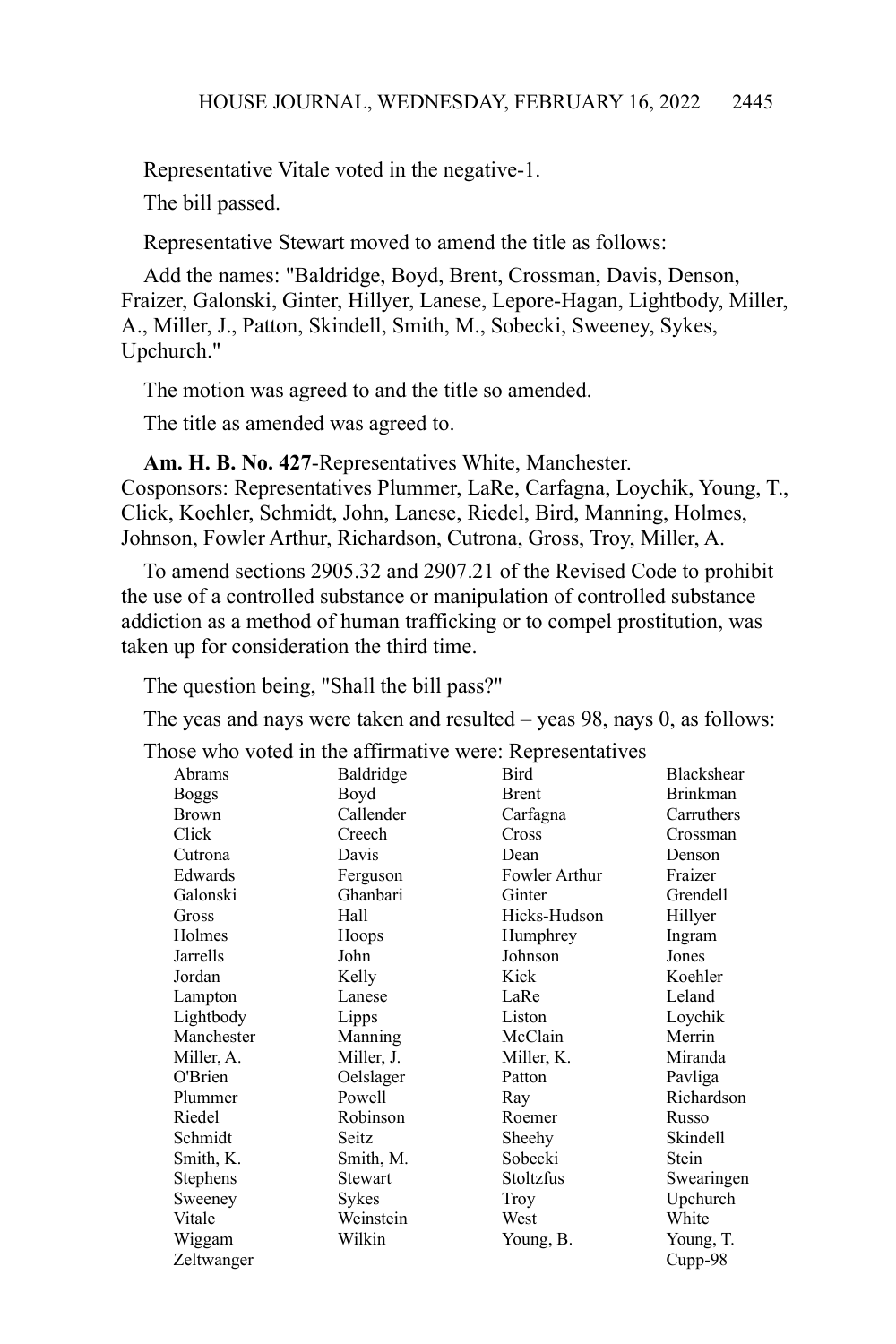The bill passed.

Representative White moved to amend the title as follows:

Add the names: "Abrams, Boggs, Boyd, Brent, Brown, Carruthers, Cross, Crossman, Edwards, Fraizer, Galonski, Ghanbari, Ginter, Hicks-Hudson, Humphrey, Ingram, Jarrells, Jones, Kick, Leland, Lightbody, Liston, Miller, J., Miller, K., Miranda, O'Brien, Oelslager, Patton, Pavliga, Robinson, Roemer, Russo, Smith, M., Stein, Upchurch, Weinstein, West, Speaker Cupp."

The motion was agreed to and the title so amended.

The title as amended was agreed to.

**Am. H. B. No. 447**-Representative Lampton.

Cosponsors: Representatives Merrin, Cross, Riedel, Carfagna.

To amend sections 4123.01, 4123.56, and 4123.64 of the Revised Code regarding workers' compensation for employees who work from home and other changes to the Workers' Compensation Law, was taken up for consideration the third time.

The question being, "Shall the bill pass?"

February 16, 2022

The Honorable Robert R. Cupp, Speaker The Ohio House of Representatives Columbus, Ohio

Speaker Cupp,

Pursuant to House Rule No. 57, I respectfully request that I be excused from voting on **Am. H. B. No. 447**-Representative Lampton, et al., because it might be construed that I have an interest in the legislation.

Sincerely,

/s/ RICK CARFAGNA Rick Carfagna State Representative 68th House District

The request was granted.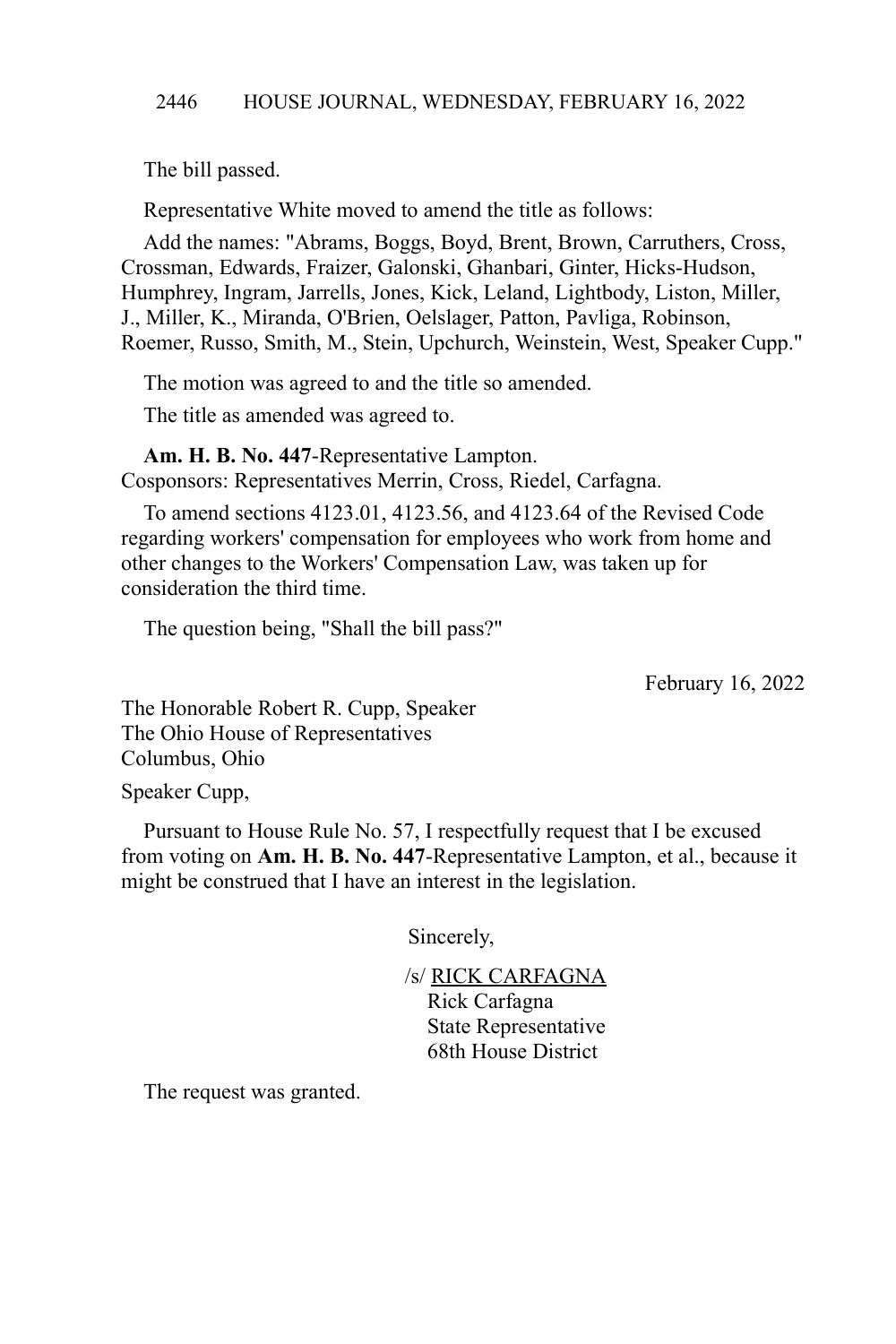|              | Those who voted in the affirmative were: Representatives |              |                   |
|--------------|----------------------------------------------------------|--------------|-------------------|
| Abrams       | Baldridge                                                | <b>Bird</b>  | <b>Blackshear</b> |
| <b>Boggs</b> | Boyd                                                     | <b>Brent</b> | <b>Brinkman</b>   |
| <b>Brown</b> | Callender                                                | Carruthers   | Click             |
| Creech       | Cross                                                    | Crossman     | Cutrona           |
| Davis        | Dean                                                     | Denson       | Edwards           |
| Ferguson     | Fowler Arthur                                            | Fraizer      | Galonski          |
| Ghanbari     | Ginter                                                   | Grendell     | Gross             |
| Hall         | Hicks-Hudson                                             | Hillyer      | Holmes            |
| Hoops        | Humphrey                                                 | Ingram       | Jarrells          |
| John         | Johnson                                                  | Jones        | Jordan            |
| Kelly        | Kick                                                     | Koehler      | Lampton           |
| Lanese       | LaRe                                                     | Leland       | Lightbody         |
| Lipps        | Liston                                                   | Loychik      | Manchester        |
| Manning      | McClain                                                  | Merrin       | Miller, A.        |
| Miller, J.   | Miller, K.                                               | Miranda      | O'Brien           |
| Oelslager    | Patton                                                   | Pavliga      | Plummer           |
| Powell       | Ray                                                      | Richardson   | Riedel            |
| Robinson     | Roemer                                                   | Russo        | Schmidt           |
| <b>Seitz</b> | Sheehy                                                   | Skindell     | Smith, K.         |
| Smith, M.    | Sobecki                                                  | Stein        | Stephens          |
| Stewart      | Stoltzfus                                                | Swearingen   | Sweeney           |
| Sykes        | Troy                                                     | Upchurch     | Vitale            |
| Weinstein    | West                                                     | White        | Wiggam            |
| Wilkin       | Young, B.                                                | Young, T.    | Zeltwanger        |
|              |                                                          |              | Cupp-97           |

The yeas and nays were taken and resulted – yeas 97, nays 0, as follows:

The bill passed.

Representative Lampton moved to amend the title as follows:

Add the names: "Baldridge, Bird, Carruthers, Crossman, Cutrona, Edwards, Fowler Arthur, Fraizer, Galonski, Ghanbari, Grendell, Hillyer, Jarrells, Jones, Lanese, LaRe, Loychik, McClain, Miller, A., Miller, J., Miranda, O'Brien, Patton, Pavliga, Richardson, Roemer, Russo, Schmidt, Seitz, Stephens, Troy, West."

The motion was agreed to and the title so amended.

The title as amended was agreed to.

Message from the Senate

Mr. Speaker:

I am directed to inform the House of Representatives that the Senate has concurred in the passage of the following bill:

**Am. Sub. H. B. No. 37** - Representative Manning

Cosponsors: Representatives Troy, Pavliga, Smith, K., Young, T., Lipps, Lanese, Russo, Bird, Cutrona, Ginter, Gross, Abrams, Brent, Brown,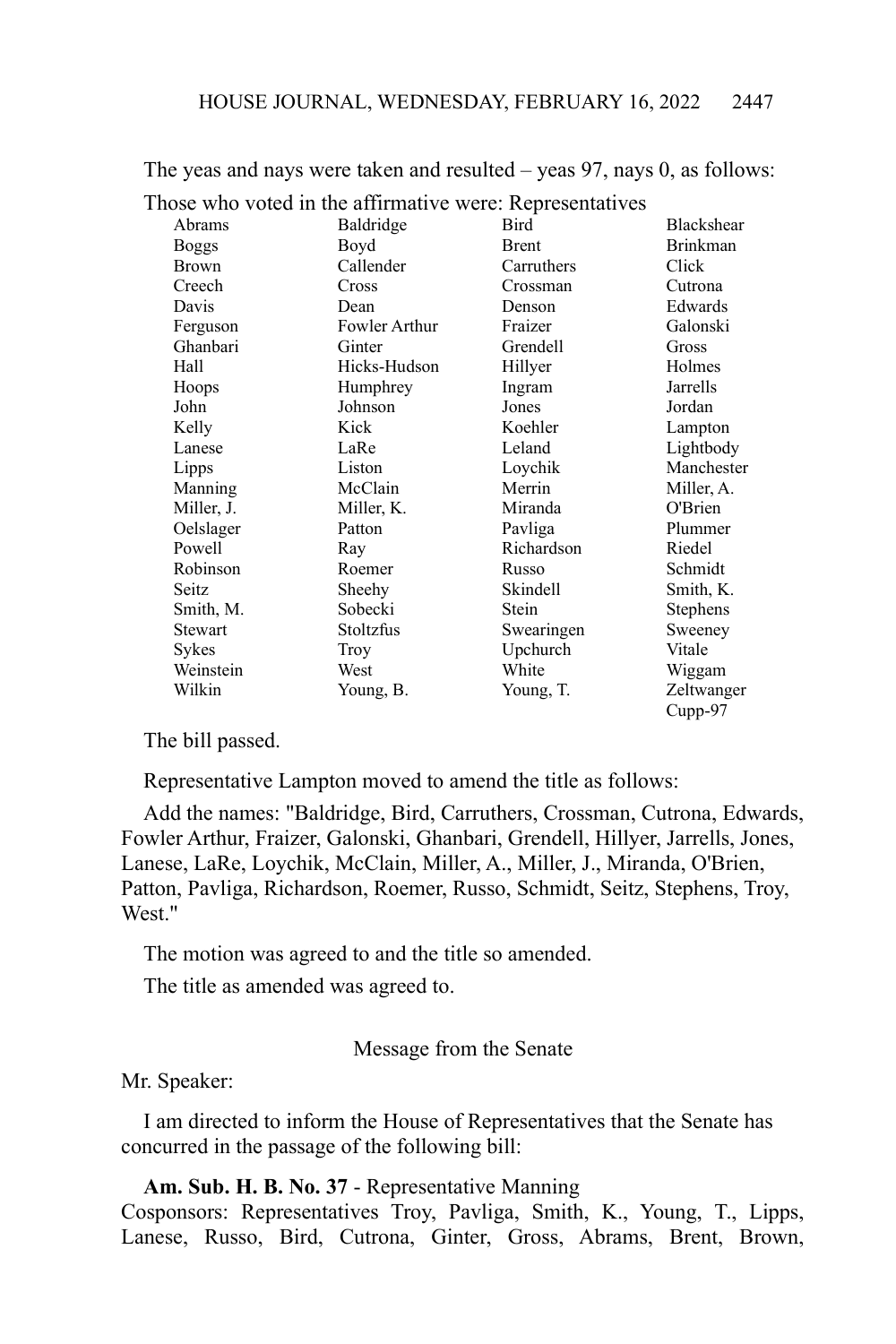Carfagna, Carruthers, Crawley, Crossman, Fraizer, Galonski, Ghanbari, Hall, Hillyer, Jarrells, John, Johnson, Jones, Lepore-Hagan, Lightbody, Liston, Loychik, Miller, J., O'Brien, Oelslager, Patton, Ray, Robinson, Schmidt, Seitz, Sheehy, Smith, M., Sobecki, Sweeney, West, Speaker Cupp Senators Antonio, Cirino, Craig, Fedor, Gavarone, Hackett, Huffman, S., Manning, Reineke, Romanchuk, Schaffer, Schuring, Thomas, Wilson, Yuko

To amend sections 4729.281 and 4729.283 and to enact section 3902.62 of the Revised Code regarding emergency prescription refills.

With the following additional amendments, in which the concurrence of the House is requested.

In line 2 of the title, delete "3902.70" and insert "3902.62"

In line 5, delete "3902.70" and insert "3902.62"

In line 7, delete "**3902.70**" and insert "**3902.62**"; delete ":"

Delete lines 8 through 14

In line 15, delete "(3) "Licensed" and insert ", "licensed"

In line 21, delete "not more than three times during any"

In line 22, delete "twelve-month period"

Attest: Vincent L. Keeran, Clerk.

Representative Ginter moved that the Senate amendments to **Am. Sub. H. B. No. 37-**Representative Manning, et al., be taken up for immediate consideration.

The motion was agreed to without objection.

The Senate amendments to **Am. Sub. H. B. No. 37**-Representative Manning, et al., were taken up for consideration.

Am. Sub. H. B. No. 37 - Representative Manning. Cosponsors: Representatives Troy, Pavliga, Smith, K., Young, T., Lipps, Lanese, Russo, Bird, Cutrona, Ginter, Gross, Abrams, Brent, Brown, Carfagna, Carruthers, Crawley, Crossman, Fraizer, Galonski, Ghanbari, Hall, Hillyer, Jarrells, John, Johnson, Jones, Lepore-Hagan, Lightbody, Liston, Loychik, Miller, J., O'Brien, Oelslager, Patton, Ray, Robinson, Schmidt, Seitz, Sheehy, Smith, M., Sobecki, Sweeney, West, Speaker Cupp Senators Antonio, Cirino, Craig, Fedor, Gavarone, Hackett, Huffman, S., Manning, Reineke, Romanchuk, Schaffer, Schuring, Thomas, Wilson, Yuko.